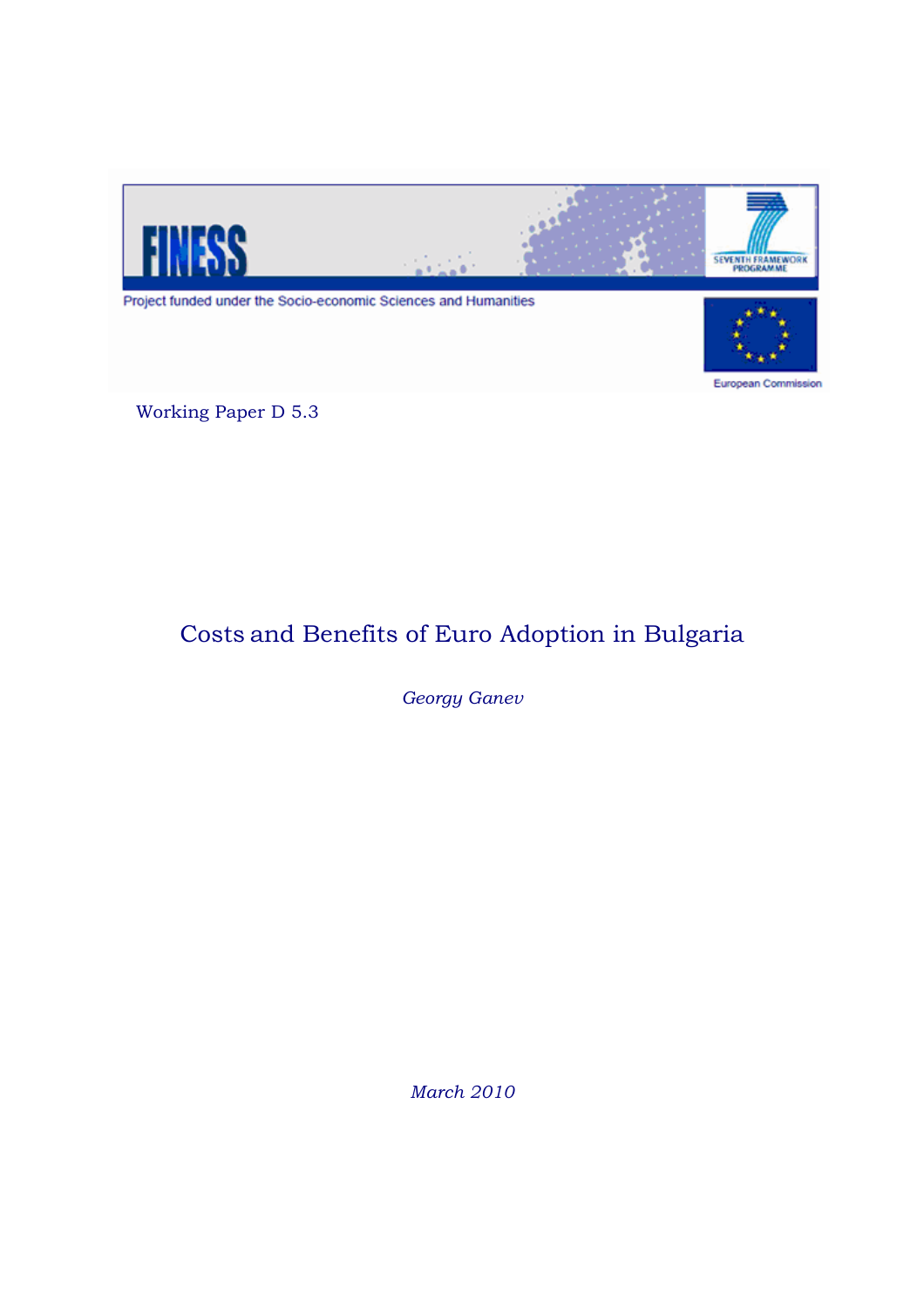### Costs and benefits of Euro adoption in Bulgaria1

*Georgy Ganev*

March 2010

#### Abstract

This study presents a cost-benefit analysis of euro adoption for the case of Bulgaria. Based on a review of existing similar studies for other East European EU member states, it outlines the basic types of potential costs and benefits of euro adoption, and applies them to the specific Bulgarian economic and economic policy context. The most important relevant features of the Bulgarian economy with respect to the analysis are found to be the catching-up status of the country and the currency board arrangement. In this context the study finds that a net benefit of above 15 % of GDP in a 20 year horizon can be expected for Bulgaria due mainly to enhanced capital inflows and to a smaller extent to a boost in trade with the EU and to higher domestic saving in light of enhanced policy credibility. Along the way the study attempts to draw attention to important nuances which may be of relevance for the analysis of euro adoption in Eastern Europe in general.

Keywords: Bulgaria, euro area, euro adoption, cost-benefit analysis

JEL Classification: E52, F15, F33, F42

 $1$  Financial support from the European Commission (7th Framework Programme, Grant Agreement No.217266) is gratefully acknowledged.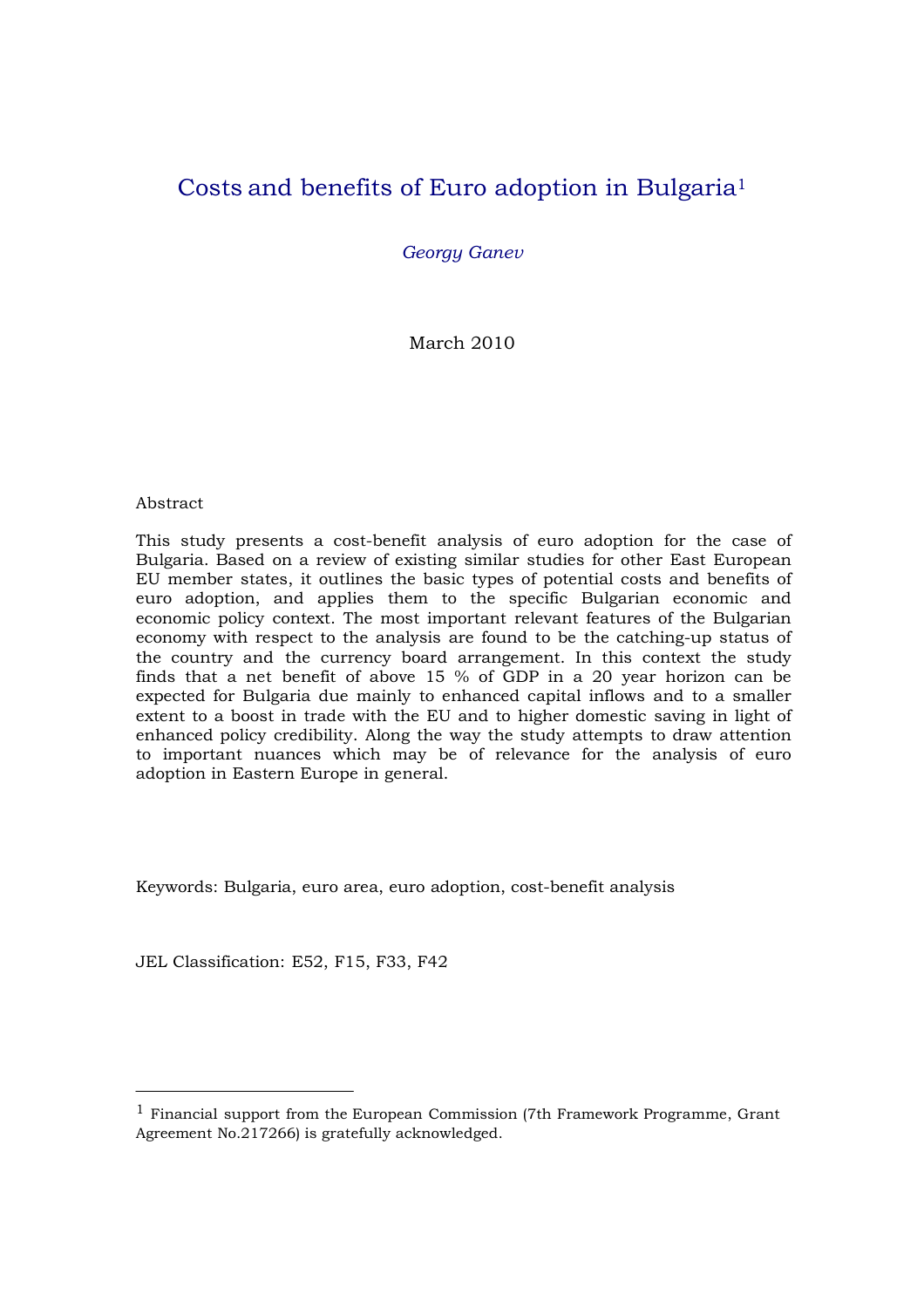### 1. Introduction

The adoption of the euro as the final act of joining the economic and monetary union is a process facing all countries which have joined the EU since the Maastricht treaty of 1992. Six of them (Austria and Finland from the fourth enlargement, and Slovenia, Cyprus, Malta, and Slovakia from the fifth enlargement) have already completed this process. The underlying logic of the creation of the monetary union within the EU is that the benefits, especially in the long run, of such a development decisively outweigh the relevant costs not only for the union as a whole, but for individual participating countries as well. Empirical confirmation of this logic is still pending, as the history of the euro area unfolds, but the countries which are required by their treaty obligations to adopt the euro need to be able to assess specific areas of potential costs and risks, related to the change in monetary regime, so that they can devise policies for their management.

Such an assessment is crucially dependent on specific country context and it is hard to draw general conclusions. The present study concentrates on the context of one particular country – Bulgaria – with the goal to reach and answer to the question about the relevant costs and benefits of euro adoption and about the adequacy of the respective government strategy.

While doing this, the study will address a number of issues related to the topic of financial integration in the EU. More specifically, the case of Bulgaria can be useful in the acquisition of more contextual knowledge about the way the level of competition in the banking sector affects positively or negatively the economic processes in a small new member state, employing a peculiar monetary regime, on its way to the euro area. It is also useful in providing interesting insights about the role of foreign bank ownership, with the related nature of capital flows and currency structure of bank lending, in such a context.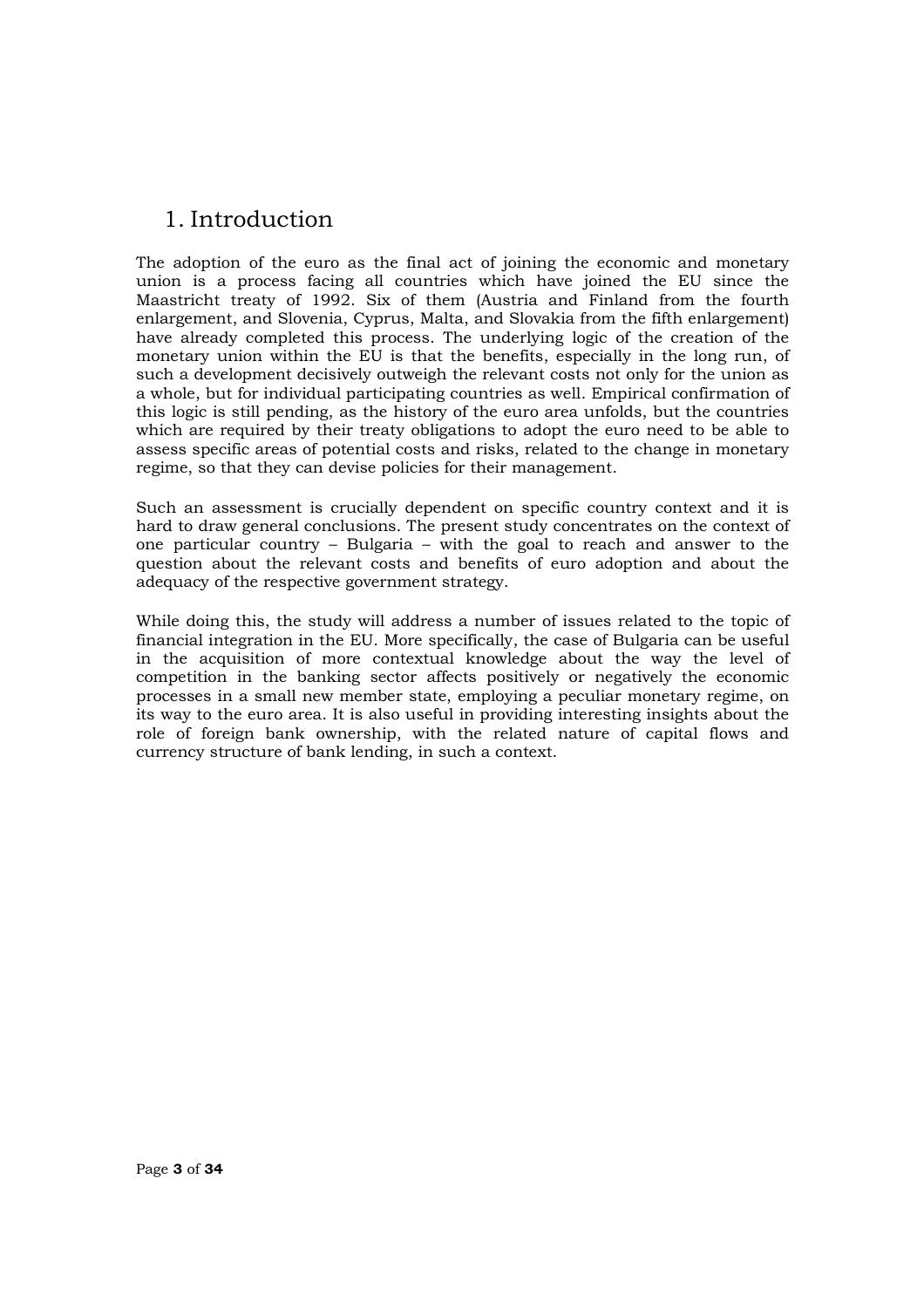### 2. Methodological approach to the case study: justification of the proposed structure of the paper

The main task of this study is to identify the potential costs and benefits for Bulgaria from joining the euro area and adopting the euro as a national currency. The starting point for approaching this task is the observation that the experience of joining the euro area is not uniquely Bulgarian, yet at the same time it is, in every single case, a once-in-a-country's-lifetime event.

Given this observation, the chosen method for arriving at an estimate of the potential costs and benefits for Bulgaria from euro adoption is one of analytical narrative. It applies the existing literature and knowledge about the structure of the Bulgarian economy to arrive at informed and internally consistent yet lacking formal statistical rigor and testability answer to the research question. The rest of this methodological section presents the chosen method, and then explains its choice over more formal statistical methods.

Due to the fact that the euro area itself exists for more than a decade, has been joined by a number of countries, and will be joined by more at some point in the future, there exists a body of relevant literature: on monetary unions and currency areas in general, on the euro area in particular, and even more specifically on the potential effects of EU countries which are to join the area in the future.

This body of literature has identified and described to a considerable degree the space of effects (both costs and benefits) from joining the euro area. This is where the evaluation of this event for the case of Bulgaria will begin. A short review of existing studies, concentrating mostly on the ones devoted to the effects of the euro area, and especially on evaluating costs and benefits for countries which are about to join in the future, defines this space and uses it to evaluate the effects on Bulgaria.

The space of potential effects of joining the euro has to be superimposed on the existing structure and peculiarities of the Bulgarian economy, as it is expected to evolve within the EU. Given the theoretical and empirical results reviewed in the literature, a complete and detailed description of the Bulgarian economy is not warranted. Rather, what is needed is the informed and limited by the insights from the literature description of those aspects of the Bulgarian economy, which are important in drawing conclusions about the potential effects of euro adoption. By far the most important and most highly relevant with respect to the euro specific feature of the Bulgarian economy is the combination of a currency board regime and structural budget surpluses, but other specific features relevant within the space of potential effects are also described and analyzed.

Given the matrix of potential effects, and the analytical description of the specifics of the Bulgarian economy, a straight forward evaluation, mostly qualitative, but wherever possible also quantitative, of the costs and benefits from Bulgaria's joining the euro area, is performed.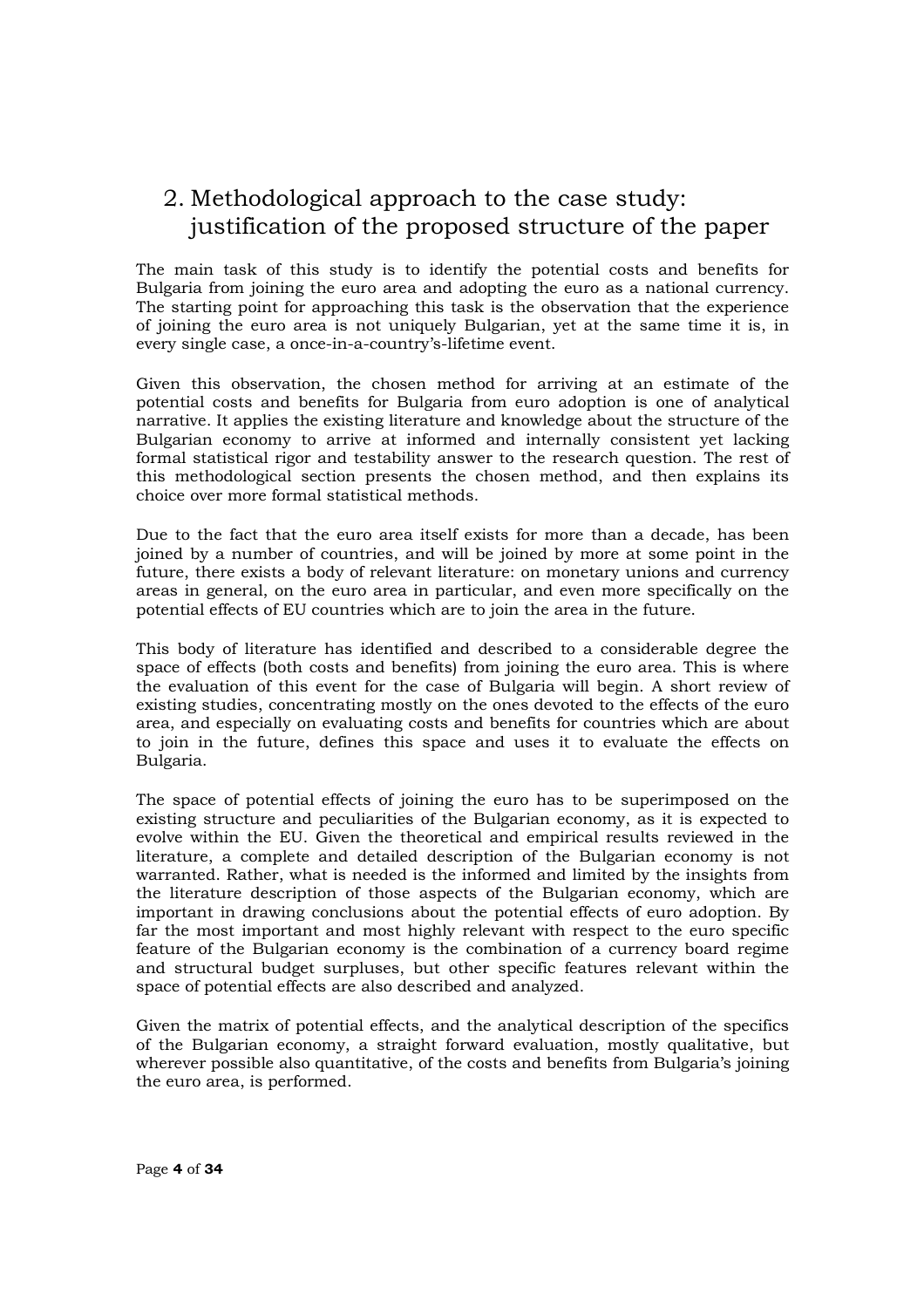Finally, from the point of view of the already identified major relevant for Bulgaria costs (esp. risks) and benefits from joining the euro area, a general evaluation of the existing government strategy for the adoption of the euro is provided.

Other methods for reaching estimates of the potential costs and benefits for Bulgaria from euro adoption are also possible. Mostly, they involve formal modeling of the economy and use of statistical techniques for estimation of coefficients and effects between alternative scenarios. In the case of euro adoption, especially for Bulgaria, however, these rigorous techniques suffer from a serious and insurmountable deficiency. All such models need to be estimated based on existing data observations. In the case of euro adoption it is easily demonstrable that any combination of a given model and data used for its estimation does not and cannot cover the domain relevant for making inference about the case of euro adoption. Even if under a cross-section approach it may be claimed that some countries which have already adopted the euro are indicative for countries which will adopt it in the future, the number of observations is very small.

The use of formal models and statistical estimates runs the very serious risk of providing highly biased and highly uncertain estimates of coefficients and potential effects generated by models and data which are completely irrelevant for the realities which will actually happen in the countries which will adopt the euro in the future. Since neither the direction, nor the size of such biases, nor the degree of uncertainty or irrelevance of the estimates can be judged, formal statistical techniques cannot compensate in clarity and rigor what they inevitably in the case of euro adoption lose in terms of relevance and precision.

Thus the proposed here analytical narrative approach, even though it is naturally subject to personal opinion and biases of the researcher, is more clear about its deficiencies, and provides a more consistent framework for addressing the concrete question at hand, namely whether Bulgaria will benefit or not from euro adoption, and if yes to what extent.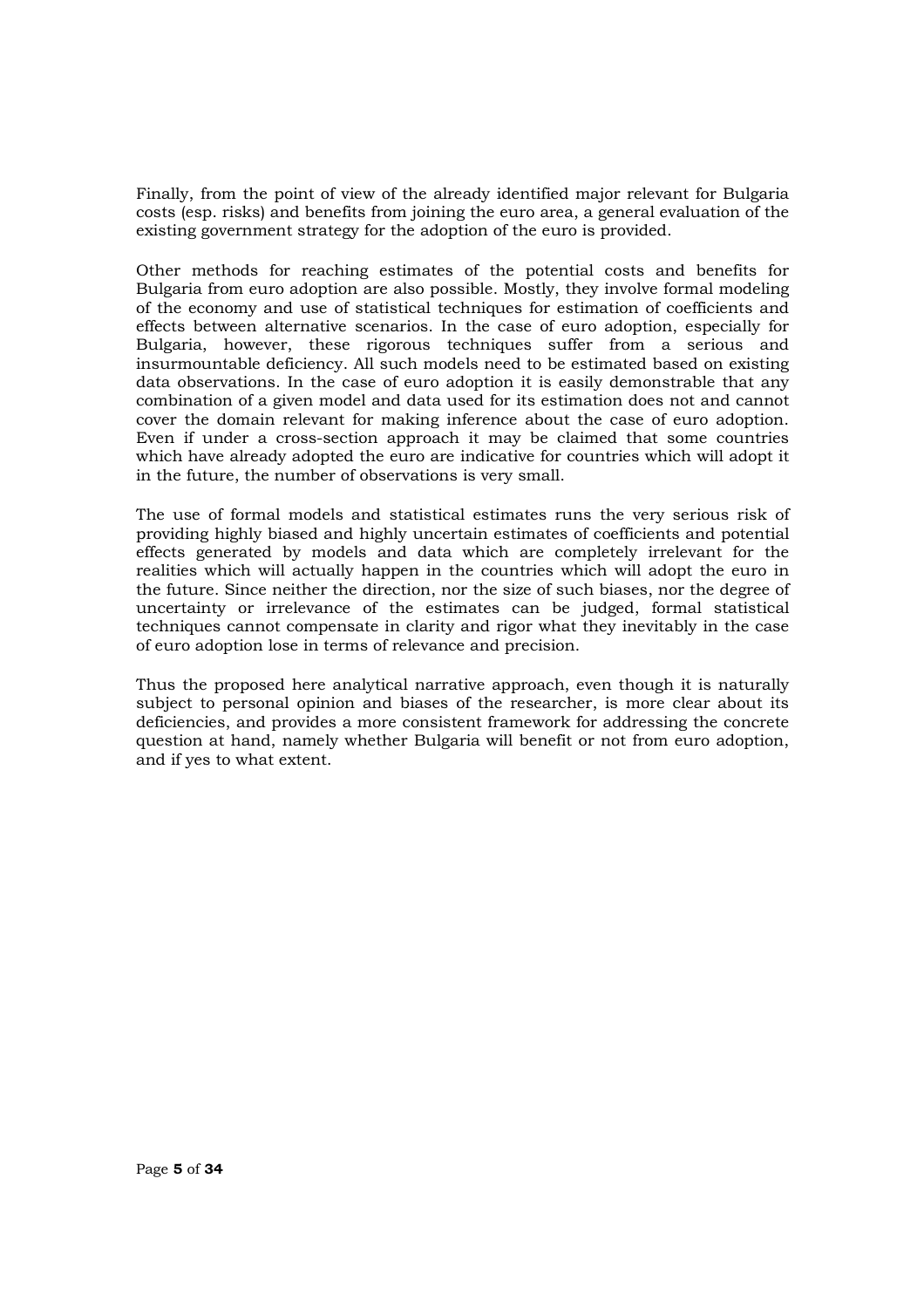### 3. Existing studies of costs and benefits of adopting the euro from a national perspective

The literature on optimal currency areas and their effects on the member economies is exceedingly rich, and it is far beyond the scope of this study to review it all. The theoretical basis is given by Mundell (1961), while there are several larger empirical studies, such as Rose (2000), Frankel and Rose (2002), and Rose and Stanley (2005).

For the case of the euro area, possibly the most relevant discussion can be found in the proceedings of the June 2005 ECB conference on the effects of the EMU (http://www.ecb.eu/events/conferences/html/emu.en.html), where all the major dimensions of the space of effects from euro area membership are identified and discussed.

More specifically targeting the effects of the euro on the new EU member states, the proceedings from a conference in Prague in 2004, published by the IMF in a volume edited by Schadler (2005) aim at identifying challenges and opportunities facing the countries in Eastern Europe with respect to the adoption of the euro. These proceedings step on the existing literature with the goal to outline the specifics of the eventual effects of euro adoption for this particular region of the EU.

Finally, the results of the 2005 ECB conference on the EMU and of Schadler (2005) have served as the basis for a number of evaluations of the potential effects of euro adoption for individual new EU member states. What follows is a short overview of several such studies, performed with the goal to clarify the space, or matrix, of expected effects.

It is probably appropriate to begin with the reports on the effects of the euro for an East European country which is already in the euro area, namely Slovakia. The broadest study is the National Bank of Slovakia report on euro adoption in Slovakia (NBS, 2006, ed. Martin Šuster; summarized very well in Šuster, BIATEC 2006, esp. the table on page 6), and it identifies a rich set of costs and benefits. It claims all firms and households will be affected, on net positively, by the adoption of the euro. Direct effects consist of elimination of transaction costs on currency exchange; elimination of exchange rate risk and increase in price transparency with related improvement in competition inside; lower interest rates and cost of capital.

The report seems to consider the indirect effects as much wider: growth in foreign trade (estimated based on Rose and Stanley 2005) and growth in foreign direct investment. Since this is generally the case with other East European focused studies, presented below, an important point with respect to the trade effect of euro adoption needs to be made here. While the Rose (2000) and Rose and Stanley (2005) studies find very large effects of currency unions on trade, this does not seem to hold when the euro area is studied in more detail. Baldwin (2006) and Baldwin et.al. (2008), which are among the more comprehensive studies on the trade effect of the euro in the euro area and in the EU in general, find significant, but not very large trade effect which can be attributed to the adoption of the same currency itself, rather than to other integration processes. Their estimate is that the boost in trade is in the range around 5 %. In such a case, the long term trade effect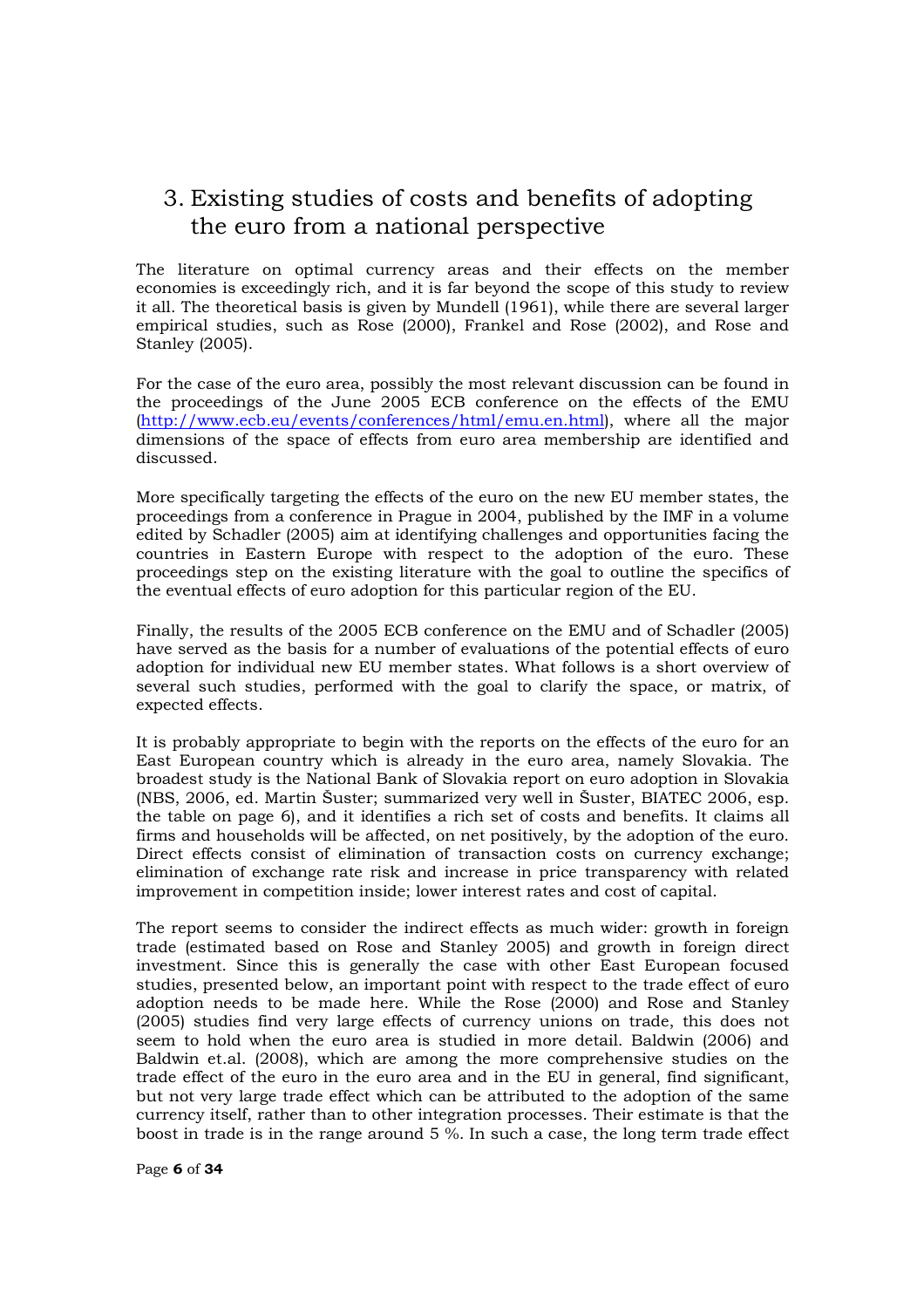from euro adoption may be still significant, but smaller than in the estimates in the reports reviewed here.

Continuing with the case of Slovakia, the major costs from euro adoption, identified in NBS 2006 are the changeover itself and the loss of some revenues for banks related to exchange transactions. The loss of independent monetary policy is dealt with carefully in the report, but is not considered to be large due to very limited effectiveness of monetary policy before euro adoption anyway –capital flows "several times exceed the possibility of monetary policy to influence them" (Šuster, BIATEC 2006, p.4).

Changeover itself may lead to a one-time more inflation, but also probably to faster price convergence to the euro area average than the country would have if not in euro area, and this may erode the rise in real purchasing power of savings and pensions – but especially with respect to pensions, higher nominal growth in the economy means no real threat to them. Then the report discusses the importance of free movement of labor in the euro area, and reforms leading to higher flexibility throughout the area.

The other Slovakia study is prepared in the OECD framework (Hüfner and Koske, 2006). They also mention the one-off changeover, and the minor but unevenly distributed cost of one-time price level increase. The authors argue that, after lower inflation in the beginning, in the long run Balassa-Samuelson will keep Slovak inflation rate above euro area average, but also that after minor effect on interest rates in the beginning, in the longer run Slovak interest rates will drop towards euro area levels leading to large benefits. According to them the risk for more volatile economy due to loss of own monetary policy requires enhancing competition and flexibility structural policies.

Petr Gocev (2006) concentrates on two areas of change related to the eventual adoption of the euro in the Czech Republic: in inflation, and in the monetary policy regime. On inflation, starting from the observed serious difference between measured and perceived inflation in the wake of euro adoption, he points that euro area membership may cause higher inflation to poorer households, because it affects their basket more negatively especially if euro adoption coincides with a period of stagnating nominal wages, and may lead to temporary decline in their living standard.

This issue is dealt with, theoretically and empirically, in a number of studies of the euro changeover in the countries which have already made the transition from national currencies to the euro – more comprehensive studies include Dzuida and Mastrobuoni (2009), and Ehrmann (2006). The theoretical reason for this one-time effect of euro changeover is the combination of complex conversion rates, which temporarily, but significantly decrease price transparency to consumers, and the large percentage effects of rounding up of relatively cheaper goods, esp. priced under 1 euro. Both papers find empirical confirmation of the theoretical insight, indicating that the relatively poorer households, which are prone to purchasing goods most vulnerable to such rounding price effects, may carry a disproportionate share of this, albeit one-time and relatively small, burden of euro adoption. While expecting such an effect is clearly realistic, it is very difficult to quantify it in both its parts – the cost of public perception of higher inflation due to the euro,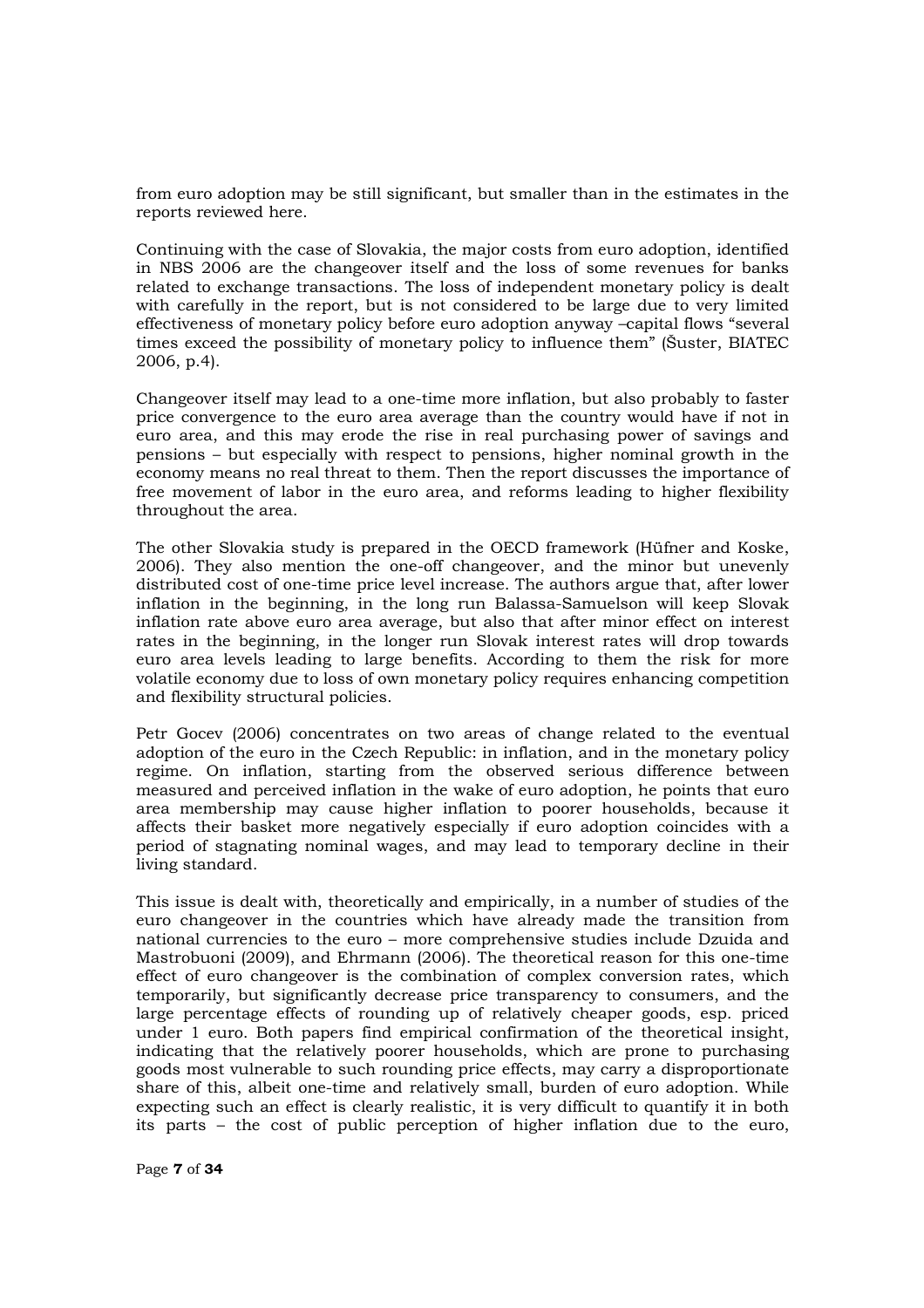potentially damaging the acceptance and the confidence in the new currency itself, and the unequal distribution of the changeover burden.

After discussing the one-time price effect, Gocev (2006) looks at the effects of the impossibility to realize an independent monetary policy which is important if the different countries have different phasing of the business cycle relative to the euro area. He suggests that the loss of own monetary policy if business cycles are not aligned will have negative effect.

On Poland there are two materials of interest with respect to euro adoption. A speech by Rybiński  $(2007)$  outlines three traditional areas of interest in currency adoption: lower transaction costs, lower interest rates and trade creation. The costs are also identified: asymmetric shocks and arising micro- and macroeconomic imbalances. He points that in a monetary union the only tool for a country to react to asymmetric shocks is fiscal policy, and that in such conditions structurally flexibility is very important (specifically he mentions wage adjustments).

The imbalances are related to lending booms, current account deficits and rising inflation pressures: all of them due to the fact that the real interest rates will drop, as a result of currency union, but for the small country will go below the "optimal" (as can be identified in the analytical framework of Wicksell (1898) and Woodford (2003)).

The second material on Poland is a comprehensive National Bank of Poland report (NBP 2003, ed. Jakub Borowski). The authors start from the costs of euro adoption, esp. the loss of adjustment through independent interest rates and floating exchange rate. The claim is that the effectiveness of exchange rate depreciation is doubtful, while interest rate policy can be substituted by alternative shockabsorption mechanisms such as labor market flexibility (mobility of labor and downward flexibility of wages), and by fiscal policy soundness over the cycle, especially by having unrestrained automatic stabilizers and limited discretionary interventions. The estimated costs of asymmetric shocks also depends on the probability of it happening, which depends on the degree of business cycle synchronization and (intra-industry) trade integration. A third cost is the temporary necessity to achieve low inflation to fulfill the inflation criterion. The benefits discussed in NBP 2003 are the elimination of exchange rate risk, lower transaction costs, rise in domestic investment due to capital inflow, decrease in macroeconomic risks due to enhanced credibility of macroeconomic policy, also fostering longer term capital inflow. According to the report, better access of Polish enterprises to financing will lead to better allocation of resources.

The point in the NBP 2003 about decreased macroeconomic risks due to enhanced credibility of macroeconomic policies finds an interesting corroboration from a different angle in Beechey et. al. (2007), where it is reported that the euro area seems to be anchoring inflation expectations better than the United States. While this may be due more to the specific setup of monetary policy in the euro area with important features of inflation targeting embedded in the system, still for any East European country such credible and firm anchoring will be a significant change.

Another point, made in the NBP 2003 report about potential improvements in efficiency of enterprises, also finds corroboration in related research on the euro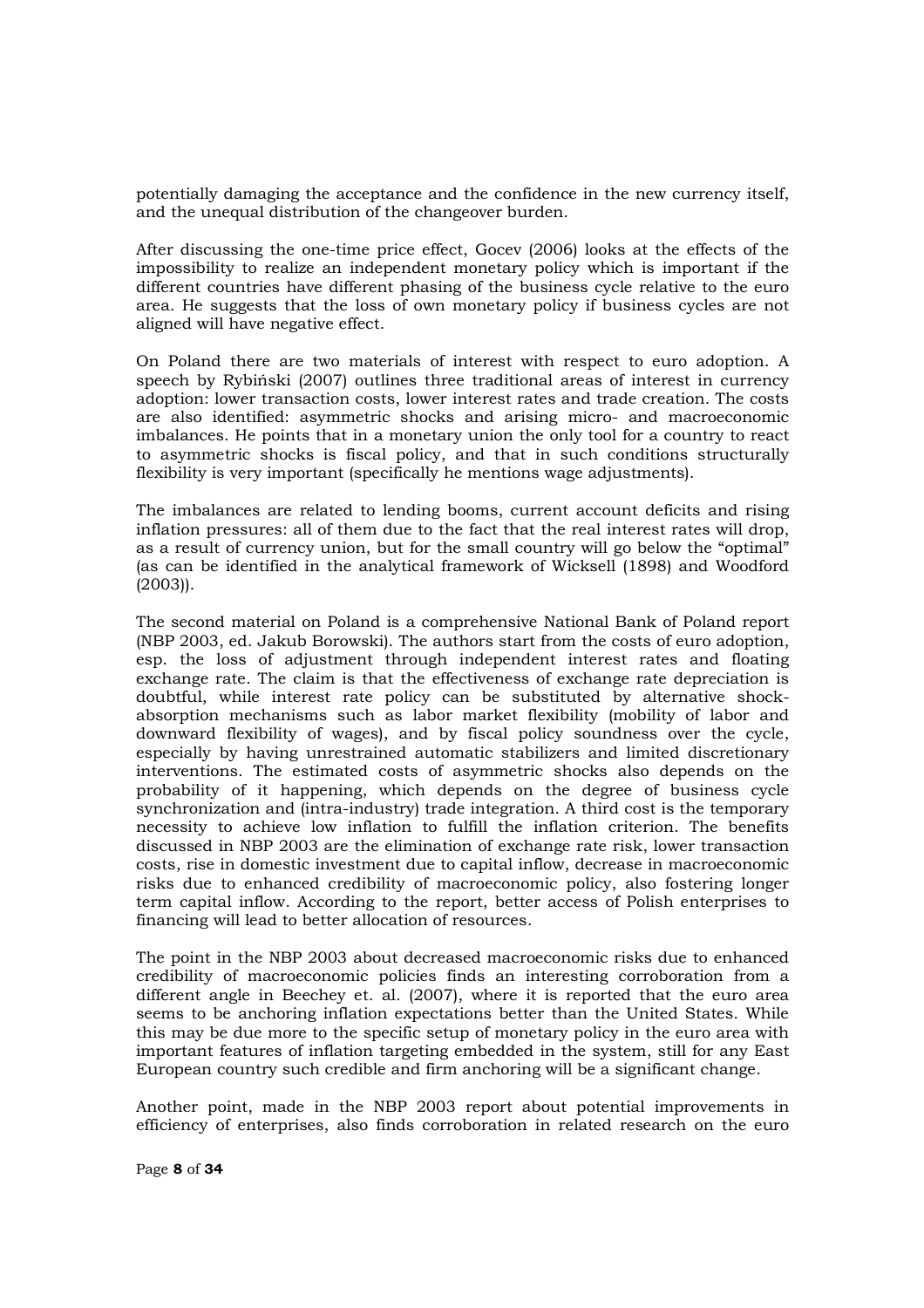area. Ottaviano et. al. (2009) finds significant enterprise-level efficiency effects of euro adoption by studying various manufacturing sectors across the first 12 euro area countries in years near the initiation of the euro area. The authors find that the introduction of the euro increased competitiveness (defined as the efficient use of inputs) in general, and in particular in smaller euro area economies such as Austria, Belgium and Finland.

A report evaluating the potential effects of euro adoption on Hungary is performed by the National Bank of Hungary (NBH 2002). This report explicitly discusses the issues of changes in seigniorage revenue and in the risk of financial contagion. The report estimates a significant overall net benefit through higher and more stable growth. It identifies three main benefits – lower transaction costs, expansion of foreign trade, lower interest rates. According to the authors, Hungary is expected to incur a seigniorage loss, which almost completely offsets the gain from lower transaction costs. However, given the rules for distributing seigniorage revenues in the euro area, it is to be expected that relatively poorer new member states will at least initially benefit in this respect from joining the euro area.

The report also discusses the other indirect costs, beginning with asymmetric shocks and claiming that they are no more likely for Hungary than for other less developed members of the euro area. This is true for both the structure of gross value added, and for the trade integration, there is some asymmetry within some manufacturing industries, but is also not much different from other euro area countries. Here they also mention the importance of flexibility and competition, and of fiscal soundness, for decreasing the potential costs from asymmetric shocks. But as opposed to Poland, the Hungarian report claims that automatic stabilizers will be very limited, and discretionary measures will be more important. They also make the important point that independent monetary policy also entails risks – of financial contagion, including large capital flow swings, and of currency crises.

As a last example of the burgeoning literature on the potential effects of euro adoption on new EU member states is the study of Bitans and Kaužēns (2004) on Latvia. They split the impact in two groups. First, impact on the real sector, then impact on the financial sector.

They claim that in general the biggest benefits are elimination of exchange rate risk and related drop in interest rates, and the boost in trade, while the biggest cost is the loss of ability to tailor monetary policy to the national business cycle, which in the worst case scenario will mean actually amplified macroeconomic fluctuations after entering the euro area. They also make the point that it is not the geography of trade flows, but the invoicing which is more relevant when assessing possible effects of pegging irreversibly. They estimate relatively very high positive long term effects of joining the euro area on trade and on growth in Latvia. Also on the real side, in trying to anticipate asymmetric shocks, they compare Latvia's secotral (by GVA) structure with that of the euro area, but also with other converging euro area members (southern Europe). Then they concentrate of industrial structure, because it is most tradable, but conclude that ultimately this boils down to the geographical/currency structure of exports. Here they argue that dynamically, (almost) all EU members will join the euro, and in assessing long term asymmetric impact it is necessary to look at the share in exports of all these countries.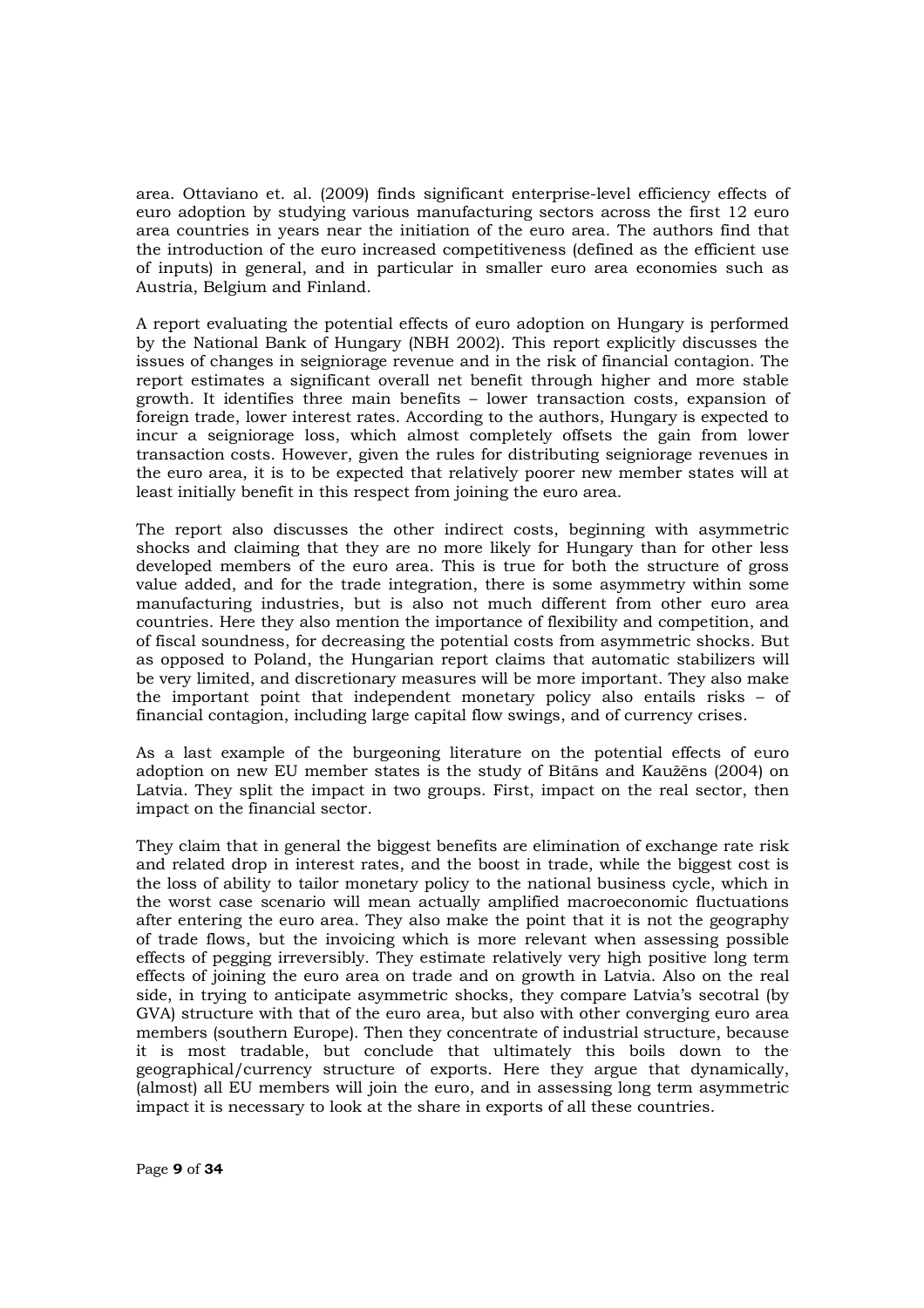As all other authors, Bitāns and Kaužēns (2004) emphasize the importance of cyclical convergence and labor market flexibility, but they also add the relevance of monetary policy transmission, by performing a VAR and indicating that Latvia is less responsive to interest rate shock than the EU. They also devote more attention to the effects of euro adoption on the financial sector, esp. the role, structure, and incomes of banks.

The brief overview of various studies, which have aimed at evaluating the potential effects of euro adoption on the economies in Eastern Europe is sufficient to outline a number of important dimensions, which can serve as the basis for a similar evaluation for the case of Bulgaria. Table 1 below presents in a concise way the potential areas of costs and benefits from adopting the euro, dividing them in two broad categories depending on whether they are expected to have level or growth effects over the economy.

Table 1. Areas of costs and benefits from euro adoption for an East European country

|          | Level effects                                                                                                                                                                                         | Growth effects                                                                                                                                                                                                                                                                         |  |  |
|----------|-------------------------------------------------------------------------------------------------------------------------------------------------------------------------------------------------------|----------------------------------------------------------------------------------------------------------------------------------------------------------------------------------------------------------------------------------------------------------------------------------------|--|--|
| Costs    | Changeover costs<br>٠<br>Loss of business to banks<br>$\overline{\phantom{0}}$<br>(Possible) one-time upward<br>$\overline{\phantom{a}}$<br>shock on price level hurting<br>the poor                  | Temporary loss of growth in order to<br>fulfill inflation criterion<br>Medium-to-long-run higher inflation<br>٠<br>(catching up while pegged)<br>Loss of independent monetary policy                                                                                                   |  |  |
| Benefits | Reduction of transaction<br>and administrative costs<br>Elimination of exchange<br>rate risk and volatility<br>Reduced risk of financial<br>$\overline{\phantom{a}}$<br>contagion<br>Seigniorage gain | Gains from trade<br>Gains from international capital flows:<br>reduced cost of capital, increased<br>capital inflows<br>Increased price transparency and<br>degree of competition with permanent<br>effect on allocative efficiency<br>Enhanced credibility of macroeconomic<br>policy |  |  |

*Source: derived from the text* 

Table 1 outlines the basic matrix of potential, derived from the theoretical and empirical literature, effects of euro adoption in an EU member state. It will be applied to the specific Bulgarian context to arrive at an evaluation of the particular effects of euro adoption in the case of Bulgaria. With this goal in mind, the specific features of the Bulgarian context, especially the features relevant to the effects of euro adoption, are described below.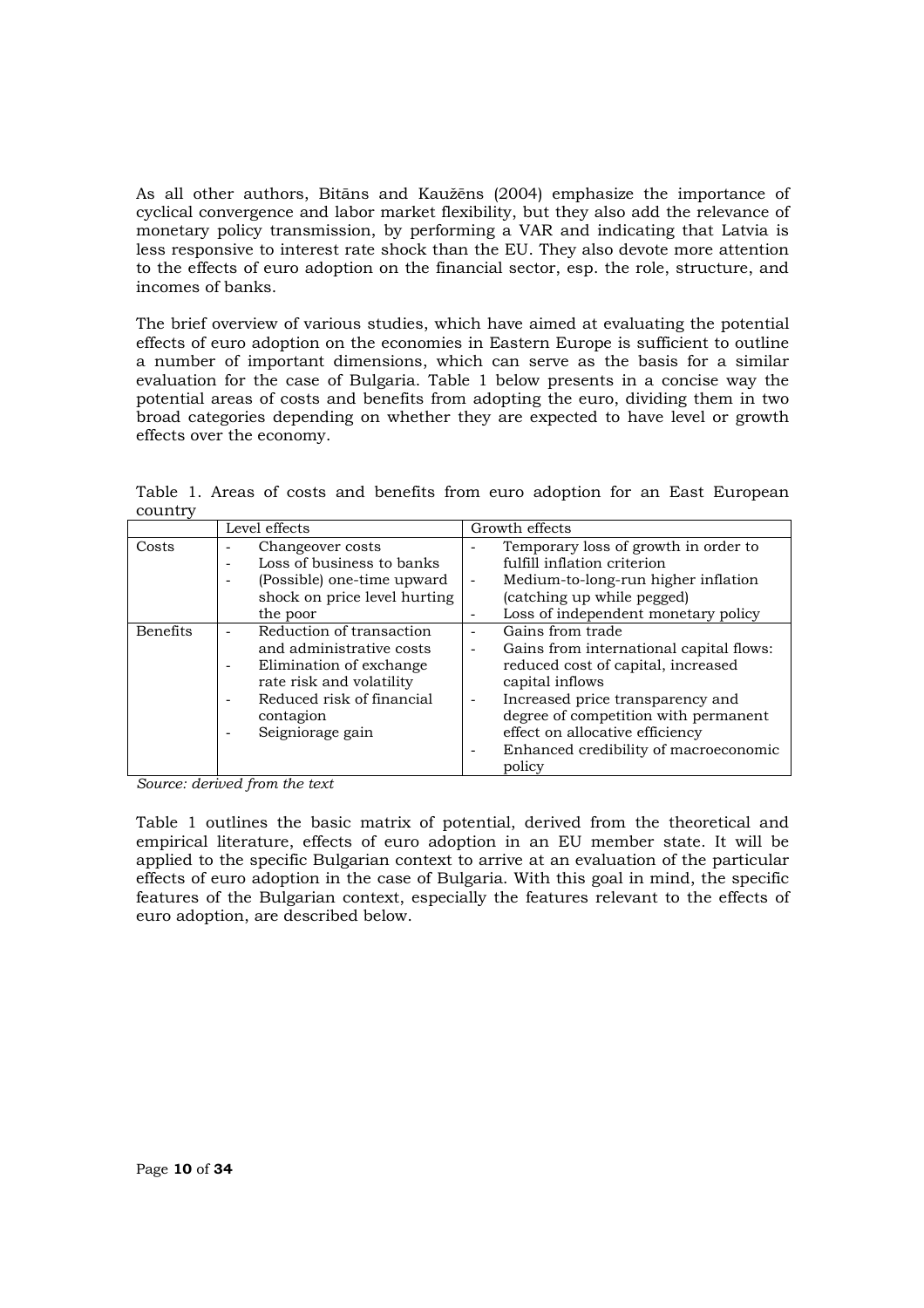## 4. Description of the Bulgarian context

Before the matrix of potential costs and benefits can be applied to Bulgaria, the basic indicators of the Bulgarian economy need to be described from the point of view of their relevance for the potential effects of euro adoption. In this respect, the indicators may be split in three groups: performance indicators, structural aspects, and institutional setup.

This section overviews the performance, the structure and the institutional setup of the Bulgarian economy over the recent years. The dynamics and structure of Bulgarian foreign trade, and the related developments in the balance of payments can provide an idea about the potential trade effects and about the possibility and severity of asymmetric shocks after euro adoption. Also, the development and structure of the financial system can provide a relevant background for the evaluation of the changeover costs, the effects on banking business and on transaction costs, and the extent to which euro adoption will actually affect interest rates in the country. The institutional setup provides insights on the potential consequences from losing the present monetary policy setting, and on the potential enhancement of policy credibility.

#### *4.1. Bulgarian economy: performance indicators*

Table 2 below presents the dynamics of the basic internal macroeconomic indicators for the most recent decade.

| ້                            | 1999 | 2000 | 2001 | 2002 | 2003 | 2004 | 2005 | 2006 | 2007 | 2008 |
|------------------------------|------|------|------|------|------|------|------|------|------|------|
| Real per capita              | 2.9  | 5.9  | 7.5  | 5.1  | 5.6  | 7.2  | 6.8  | 6.9  | 6.7  | 6.5  |
| GDP growth                   |      |      |      |      |      |      |      |      |      |      |
| GDP deflator                 | 3.7  | 6.7  | 6.7  | 4.4  | 1.8  | 5.2  | 3.8  | 8.5  | 7.8  | 10.3 |
| $CPI$ inflation <sup>1</sup> | 2.6  | 10.3 | 7.4  | 5.8  | 2.3  | 6.2  | 5.0  | 7.3  | 8.4  | 12.3 |
| Unemployment                 | 13.8 | 18.2 | 18.1 | 17.7 | 14.3 | 12.7 | 11.5 | 9.6  | 7.7  | 6.3  |
| rate <sup>1</sup>            |      |      |      |      |      |      |      |      |      |      |
| Employment                   |      |      |      |      | 52.9 | 54.5 | 55.8 | 58.4 | 61.7 | 64.0 |
| rate <sup>1</sup>            |      |      |      |      |      |      |      |      |      |      |

Table 2. Bulgaria, dynamic of major macroeconomic indicators, 1999-2008

*1Average annual values Source: National Statistics Institute* 

Bulgaria is one the fastest growing economies among the EU-27 since the beginning of the 21st century. The growth rate of per capita real income for the decade 1998- 2008 is 6.1 percent per year, and has been remarkably stable, especially over the latter five years. The process of high growth has been accompanied by relatively high inflation as well. On average consumer prices have almost doubled over the period.

For approximately the same period the dynamic of another major indicator, unemployment, has been also remarkably unidirectional. After peaking (according to the labor survey) at above 20 % in early 2000 due to the implementation of structural reforms in the sector of state owned enterprises, it registered an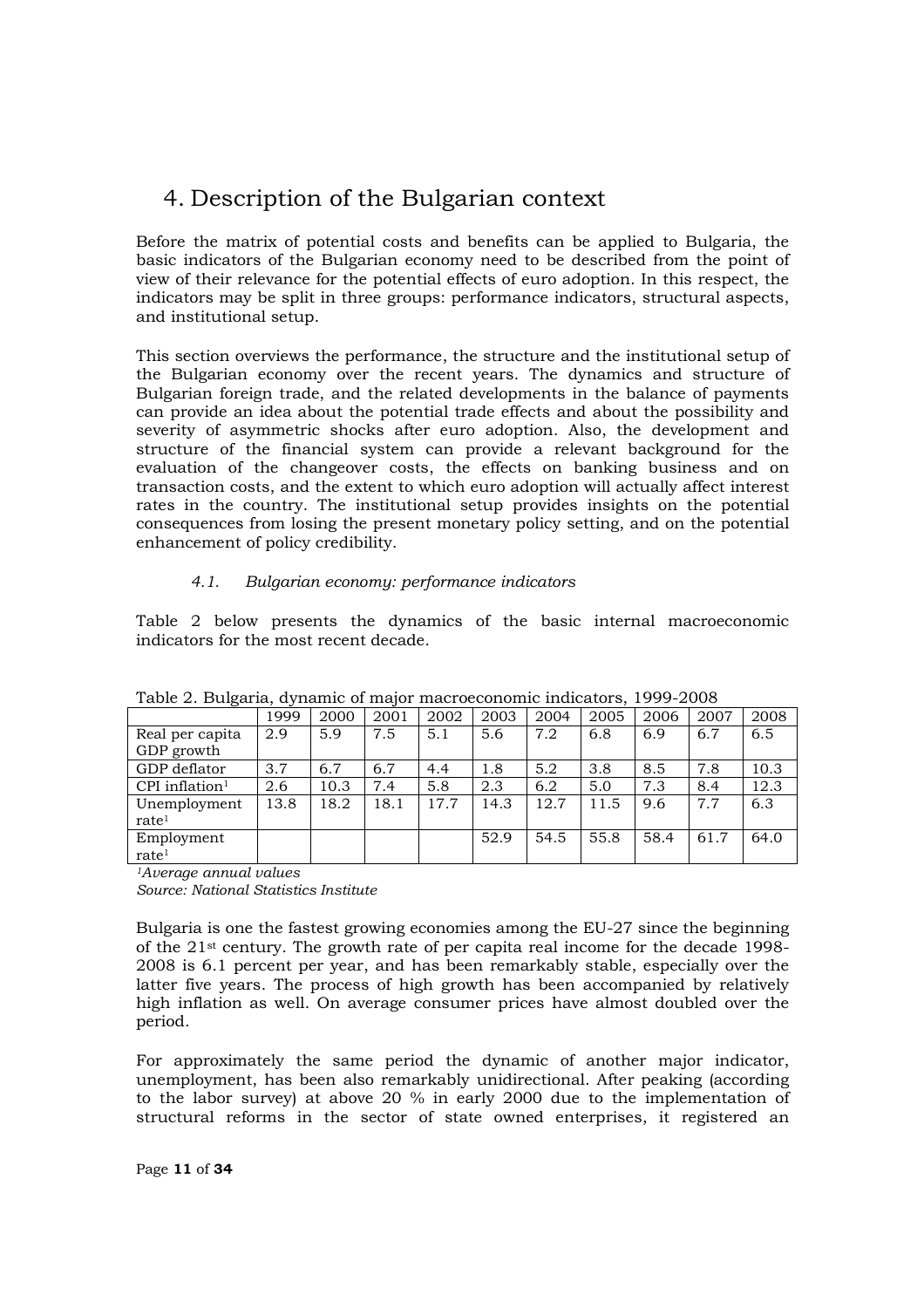uninterrupted drop until the latest available data for the last quarter of 2008, when it is below 6 %. As a mirror image of this development, the number of employed people has risen by more than 20 percent for the same period. In some regions, and for some professions, employers began reporting shortages of labor in 2007.

A specific feature of the Bulgarian economy over the observed period is the sound budget balance, which has moved from small deficits at the end of the 20th century to surpluses after 2002. This has allowed the government do decrease its debt significantly and to become a major net creditor.

The first decade of the  $21^{st}$  century is a period of growing external imbalances, which is demonstrated on Figure 1.



Figure 1. Bulgarian external indicators, 1999-2008, in percent of GDP

Exports have grown very rapidly in nominal terms, in real terms, and as a share of GDP, but imports have grown even more rapidly. Related to this development, the current account balance has expanded to internationally record levels.

The other side of this process has been a very sharp increase of capital inflows through both the direct investment and credit channels. This has resulted in positive overall balance of payments throughout the period, and respective increases in the international reserves with the Bulgarian National Bank, which have grown from less than a quarter to more than one third of GDP.

Finally, an especially important indicator in the context of analyzing the potential effects of euro adoption is the performance of the financial sector. As demonstrated in Table 3, starting from a very low base, the Bulgarian financial system has grown considerably.

*Source: Bulgarian National Bank*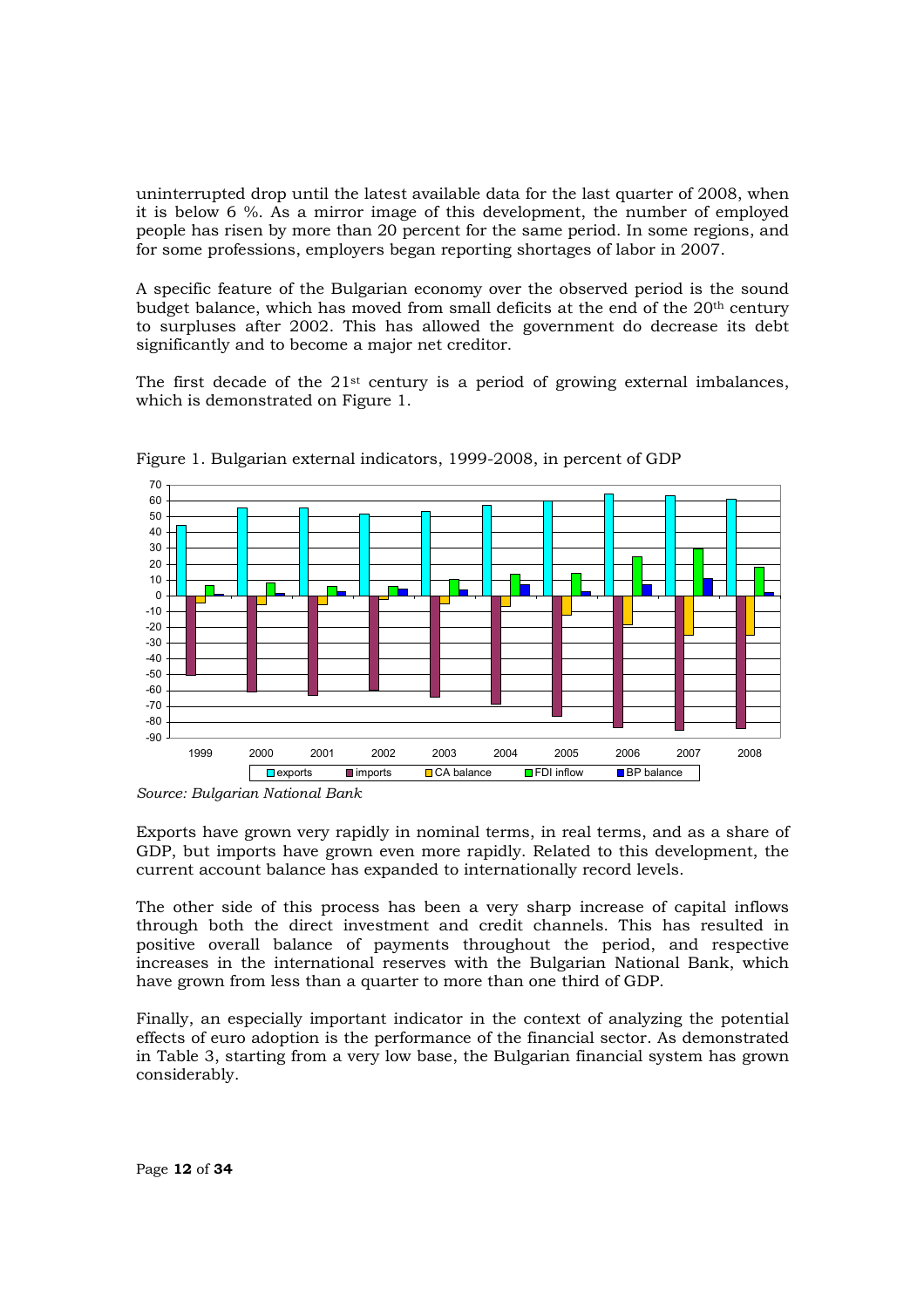|                              | 2000 | 2008  |
|------------------------------|------|-------|
| Banking system total assets  | 36.5 | 104.2 |
| Non-financial deposits       | 23.8 | 62.9  |
| Domestic credit to non-      | 11.7 | 71.4  |
| government                   |      |       |
| Assets of non-bank financial | 2.7  | 30.6  |
| intermediaries               |      |       |
| Market capitalization of the | 4.8  | 18.3  |
| Bulgarian Stock Exchange     |      |       |
| Money supply                 | 36.8 | 68.6  |

Table 3. Bulgarian financial sector indicators, 2000 and 2008, in percent of GDP

*Source: Bulgarian National Bank, Financial Supervision Commission* 

All in all, the financial sector has more than tripled relative to the economy over the reviewed period. This is closely related to the process of privatization and related inflow of foreign capital (see below on the structural aspects of the banking sector), as well as to the process of establishment, regulation, and development of various previously non-existent financial services.

In summary, over the decade preceding the global financial and economic crisis of 2008, the Bulgarian economy exhibits a dynamic typical for a catching-up country with relatively high nominal and real growth and deepening external imbalances. The real (income per capita) and nominal (price level) convergence of Bulgaria towards the EU-27 averages is demonstrated in Figure 2.



Figure 2. Bulgaria's convergence, EU-27 = 100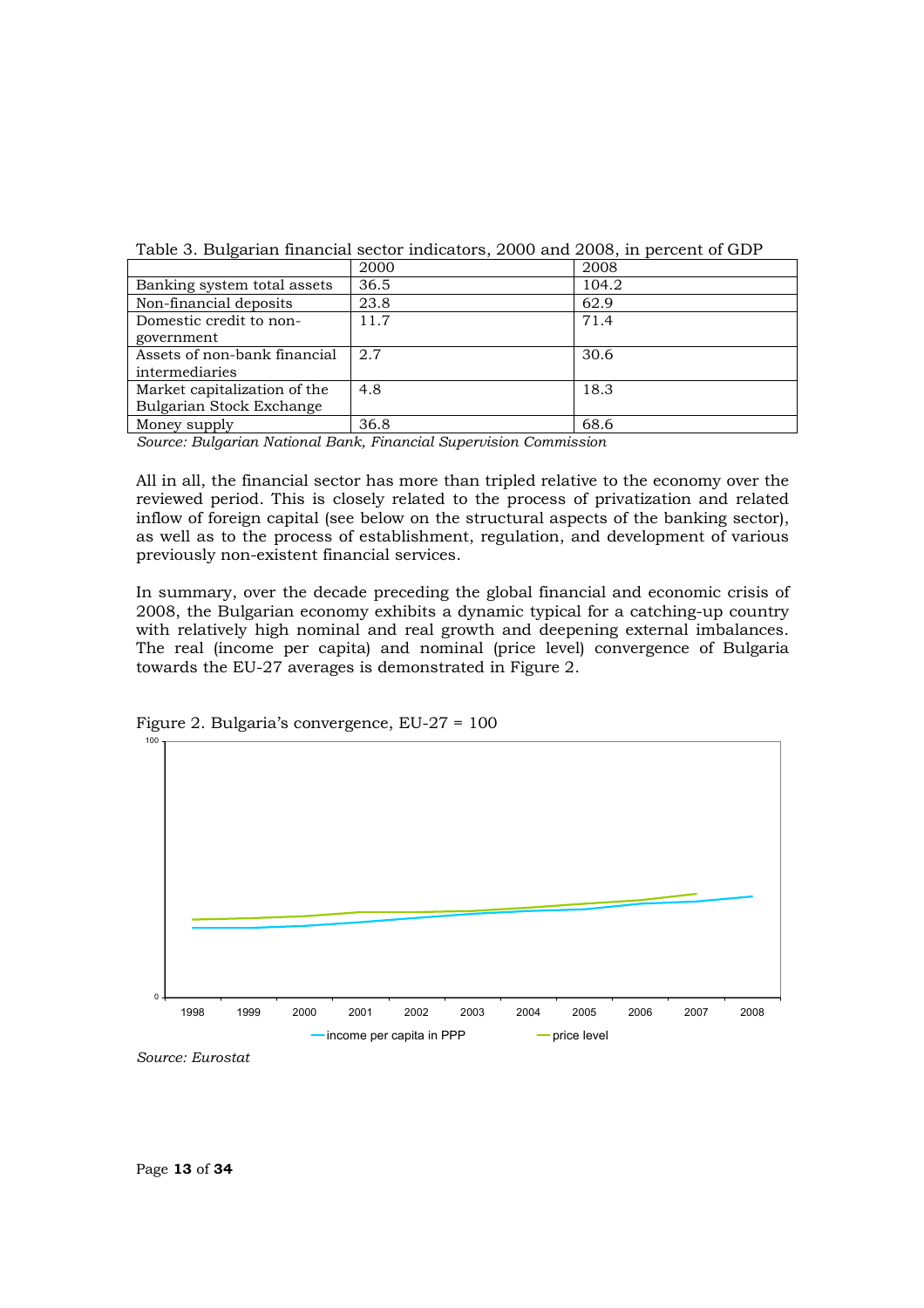It is obvious from Figure 2 that while the country is converging, this process has a very low start, and will most probably take a very long time. This means that for any reasonable analytical or policy time horizon, the performance of the country is likely to be dominated by the characteristic dynamics of convergence.

It is important to mention that within the overarching context of convergence, the performance of the Bulgarian economy will be subject to significant shorter term fluctuations. In a clear reaction to the global financial and economic downturn in 2008 almost all of these processes have reversed over the last months of 2008 and the first months of 2009. GDP growth has visibly slowed down, with a distinct possibility of becoming negative in 2009; inflation is dropping precipitously after recording very high levels between mid-2007 and mid-2008; the number of registered unemployed is showing signs of increasing for the first time in more than 6 years; budget revenues are dropping; foreign trade turnover is decreasing fast, with imports dropping faster than exports and the current account deficit decreasing; capital inflows are decreasing even faster, and the overall balance of payments is turning negative; the money supply is contracting, albeit slowly, and bank credit is virtually stagnating.

An important aspect of the performance of the Bulgarian economy, especially relevant for judging the effects of euro adoption, is the nominal convergence, especially with respect to business cycle and interest rates, to the Euro Area. The second of these indicators is shown on Figure 3, where the overnight interbank interest rates in Bulgaria and in the Euro Area are compared. Given the specific Bulgarian monetary regime (currency board), there is a very strong degree of convergence, which was evidently seriously disrupted by the global financial and later economic crisis beginning in the summer of 2007. By the end of 2009 the convergence of the two indicators has returned.



Figure 3. Bulgarian (LEONIA) vs Euro Area (EONIA) overnight interest rates

*Source: Bulgarian National Bank and http://www.euribor.org/html/content/eonia\_data.html*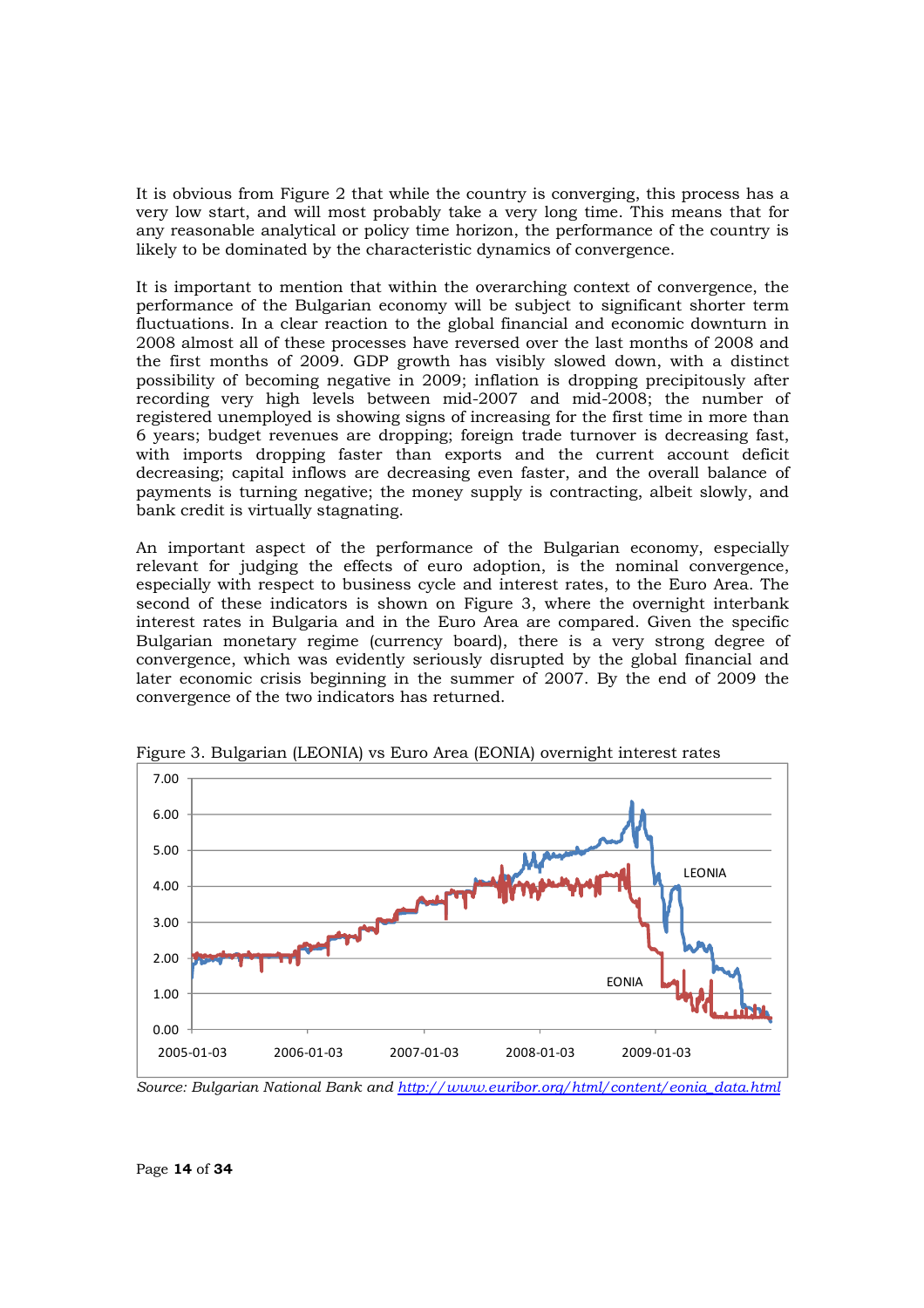With respect to business cycle convergence, the present state of business cycle analysis in both the Euro Area, where only three cycles have been recorded<sup>1</sup>, while the Bulgarian economy in its present structure (EU integration under currency board) has not yet completed even one full cycle and lacks official dating. This makes a forma analysis of business cycles synchronization between Bulgaria and the Euro Area impossible at this moment.

#### *4.2. Bulgarian economy: structural aspects*

The performance of the Bulgarian economy reflects its underlying structure. In terms of the growth process, it is structured mostly around a sharp increase in the share of investment (gross fixed capital formation) in GDP, which has grown from less than 11 % in 1997 to more than 33 % in 2008. This investment boom has been driven mainly by the increased capital inflows, with the national savings rate remaining relatively stable at relatively low (about 15 %) levels. Major portions of the external trade developments have also been related to this process, with the share of investment goods almost doubling in the quickly growing Bulgarian imports over 1997-2008. On the other side, exports have also contributed considerably to the growth of the Bulgarian economy. The shares of household and government consumption have remained relatively stable, with these two components growing approximately with the speed of the overall economy.

The structure of the country's gross value added (GVA) by sector has also changed considerably over the analyzed period. This is illustrated in Figure 4, which compares 2008 with 1998.



Figure 4. Share (in %) in GVA in Bulgaria by sector, 1998 and 2008.

*Source: National Statistical Institute* 

<sup>&</sup>lt;sup>1</sup> This work is performed by the CEPR Euro Area business cycle dating committee: http://www.cepr.org/data/Dating/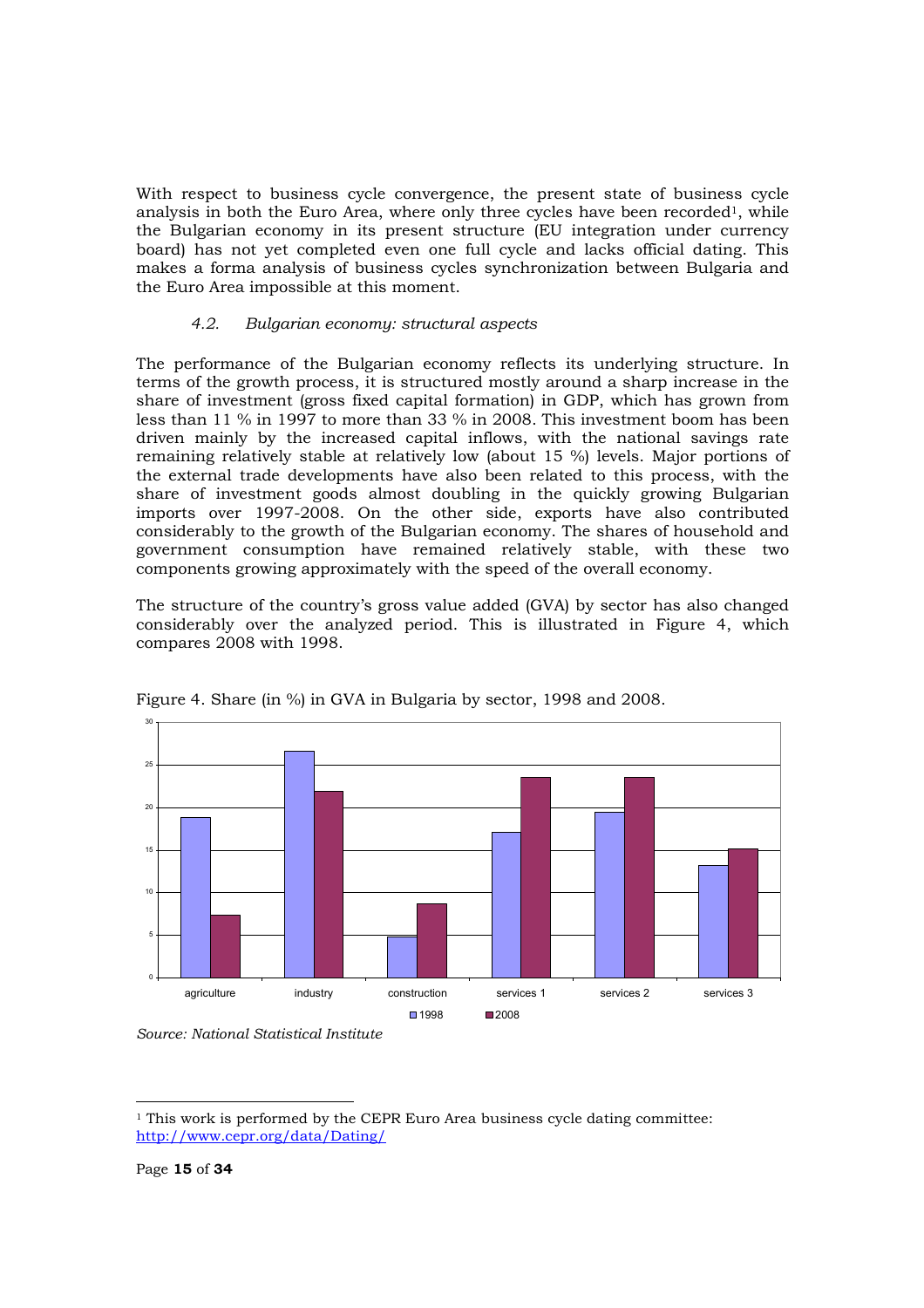Figure 4 captures the latest period in a process of transition of the structure of the Bulgarian economy from socialist (with remaining high share of agriculture, emphasis on industry and neglect of services), to a structure more comparable to modern developed economies dominated by services. In particular, the drop in the shares of agriculture and industry has been taken to some extent by construction, but mostly by services 1 (domestic trade, repairs, hotels and restaurants, transport, storage and communication), to a lesser extent by services 2, reflecting the financial, real estate and business sector, and least by services 3, reflecting mostly the public and social sector.

As of 2008 the sectoral structure of GVA in Bulgaria is not dramatically different from the one in other EU countries, including countries already in the euro area(Figure 5).



Figure 5. Gross Value Added structure, Bulgaria vs. others in EU, 2008

*Source: National Statistical Institute and Eurostat* 

If, as in Fagan and Gaspar (2007 and 2008) the countries in the EU are split into more developed and converging, with the structure of the EU and the euro area as a whole being dominated by the developed large countries, then it can be seen in Figure 5 that Bulgaria's GVA structure, with the exception of agriculture, is not more different from the "core" than are some countries which are already in the euro area, such as the Southern European Portugal and Greece, and the exsocialist Slovakia.

A similar observation can be made if the focus is changed to the more disaggregated level of structure of the manufacturing industry, shown in Figure 6.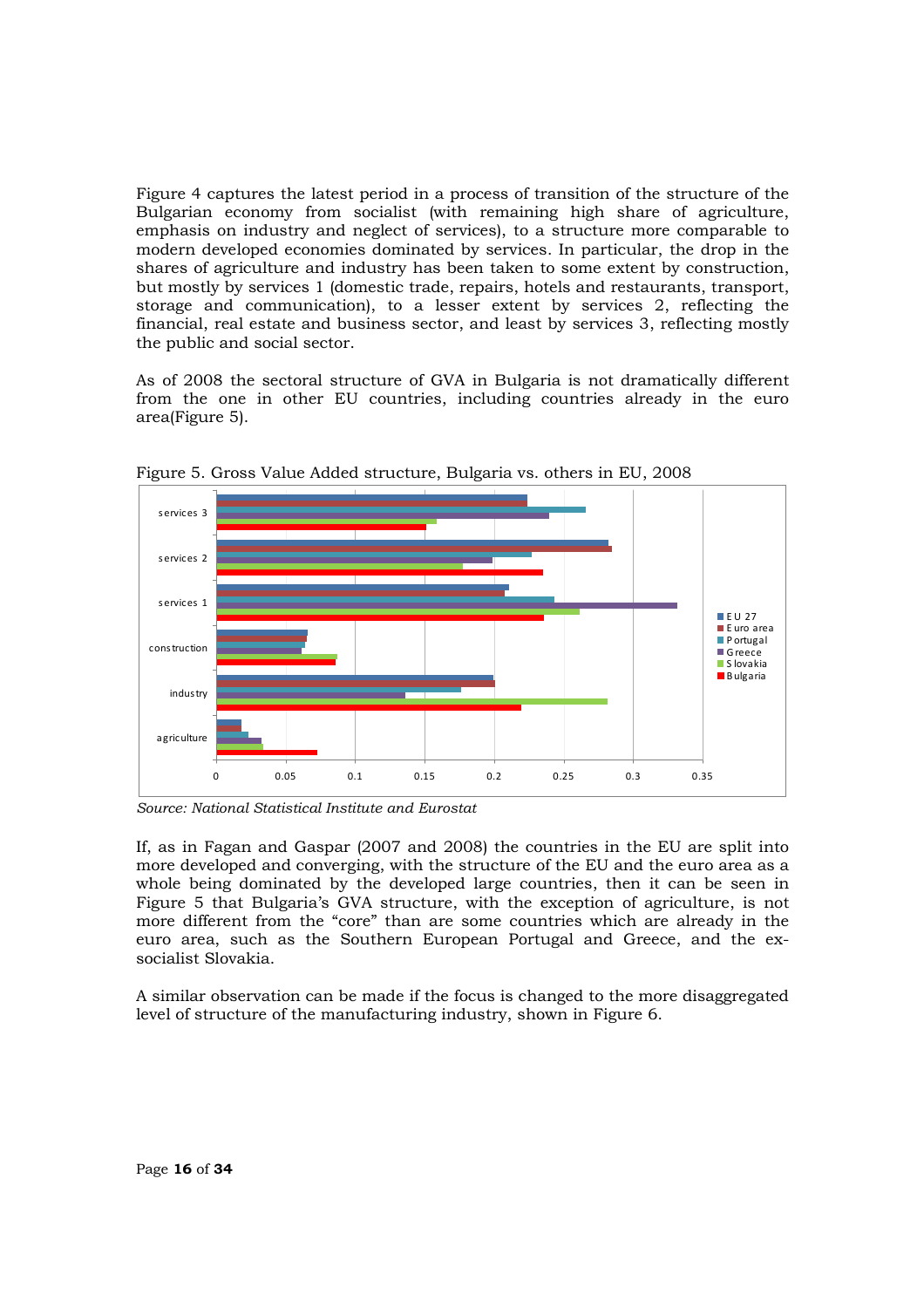

Figure 6. Structure of manufacturing industry, Bulgaria vs. others in EU, 2006

*Source: National Statistical Institute and Eurostat* 

Again, with the exception of transport equipment, basic metals, and coke and refined petroleum, the structure of industry in Bulgaria is not dramatically different either from the "core" European countries, or from other converging countries in the euro area of similar size. This means that when the economic environment and business climate change with their natural cycle, the economic policy needs of Bulgaria will not be dramatically different from these countries, at least from the point of view of industry.

A third observation of this type is the structure of Bulgarian trade with the EU. Bulgaria is consistently running deficits with the EU, and this is true for all four of the broad foreign trade categories (consumer goods, raw materials, investment goods, and energy products). For the case of Bulgaria, however, a specific feature is that the overall deficit is dominated by the deficit in investment goods – for the other three groups the deficit constitutes less than 5 % of total turnover in the respective group. This is largely related to the fact that Bulgaria is catching up, has a fast growing investment, which is to a very high degree financed by foreign capital inflows originating predominantly from the EU.

As a broad measure of the structure of trade between Bulgaria and the rest of the EU, the Gruber-Lloyd index (introduced in Gruber and Lloyd, 1975) can be used. Its basic intuition is to receive a measure of the "symmetry" of trade between two partners by looking at the ratio of trade balance to total turnover for specific goods groups, and then to sum these ratios over all groups weighing them by their share in total turnover. The index is constructed so that 0 means very asymmetric trade, and 1 means completely symmetric trade in all goods groups. Applied at the level of 10 basic goods groups under the SITC, rev. 3, classification, this index for the trade between Bulgaria and the EU countries in 2008 is 0.71 and can be interpreted as a relatively high level of symmetry.2

<sup>2</sup> This value has been relatively stable for the 2000-2008 period, fluctuating between 0.66 and 0.71.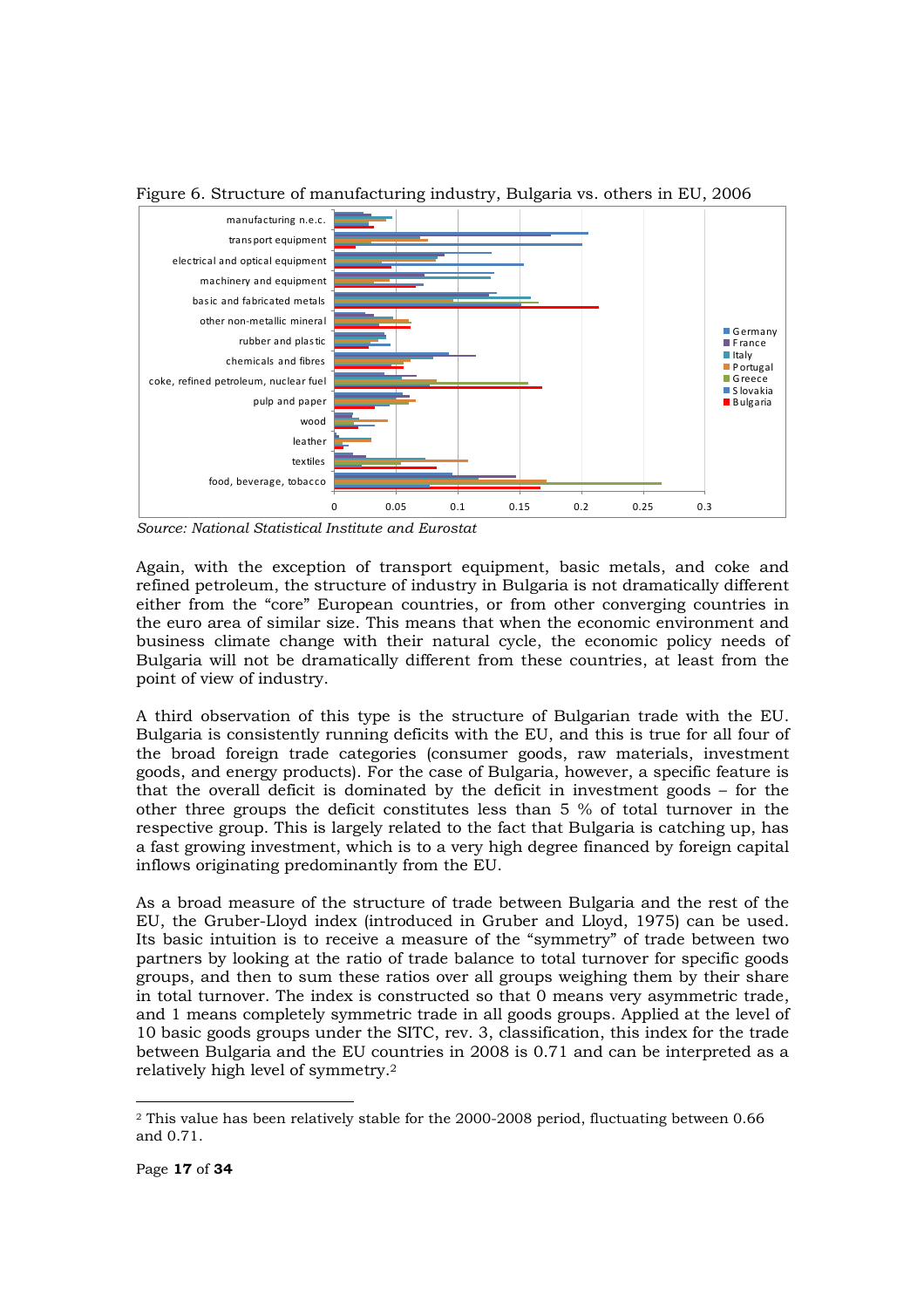Finally, a look at the financial structure of the Bulgarian economy is relevant for the analysis of potential effects of euro adoption. The financial sector in Bulgaria is relatively new, emerging from an almost complete meltdown during a crisis in 1996- 1997 which wiped out more than a third of the Bulgarian banks and brought most of the rest on the verge of bankruptcy. Since then the sector was privatized, and financial deepening took place, yet as of 2008 it is still at a level much lower than the one characteristic for the EU countries, especially for the EU-15.

At present, the financial sector in Bulgaria is dominated by commercial banks. As of the end of 2008, banking system assets are larger than GDP and comprise approximately 80 % of total assets of all financial intermediaries in the country. There are 30 banking institutions – separate banks and branches of foreign banks – operating in the country. Of them 2, with a 3 % share in total assets, have government ownership (one is owned by the state, another has municipal participation). The rest are mostly foreign owned – publicly or privately owned by Bulgarians banks comprise about 16 % of total assets. Banks owned by non-EU owners, or their branches, comprise less than 3 % of total assets, with EU-owned local affiliates or branches dominating with a share of more than 81 %.

The level of rivalry and competition in the banking sector in Bulgaria is high. In total assets, credits, and deposits the Herfindahl-Hirschman index is between 0.08 and 0.086, which means that in all important aspects the banking sector in Bulgaria can be qualified as a highly contested and competitive market.

At the same time, the non-bank financial sector in the country is not very developed. Leasing companies, other lenders, investment funds, insurance companies and pension funds hold about 20 % of total assets, but it needs to be recognized that more than a third of them are held by leasing companies, which are mostly owned by banks.

Thus the financial sector in Bulgaria can be qualified as relatively small in international comparison, but visibly deepening, dominated by commercial banks, with the banking industry being owned mostly by EU organizations and characterized by relatively high level of competition.

#### *4.3. Bulgarian economy: macro-institutional setup*

The general institutional framework of the Bulgarian economy is defined by its membership in the European Union and the related adoption of the body of law known as *acquis communautaire*. Its aspects most pertinent to the issue of the effects of euro adoption are the four freedoms, promotion of competition, and economic and monetary union.

The body of law of the EU imposes freedom of movement of goods, services, labor and capital so that no member country can impose unilateral restrictions in any of these areas with respect to other member countries. These freedoms in the areas of goods and capital movement seem to have been achieved in full, there are some purely temporary restrictions in freedom of movement of labor for new member states, and the freedom of movement of services in reality exists only partially, but importantly does hold for movement of financial services. The promotion of competition rules of the EU prevent member states from providing state aid to firms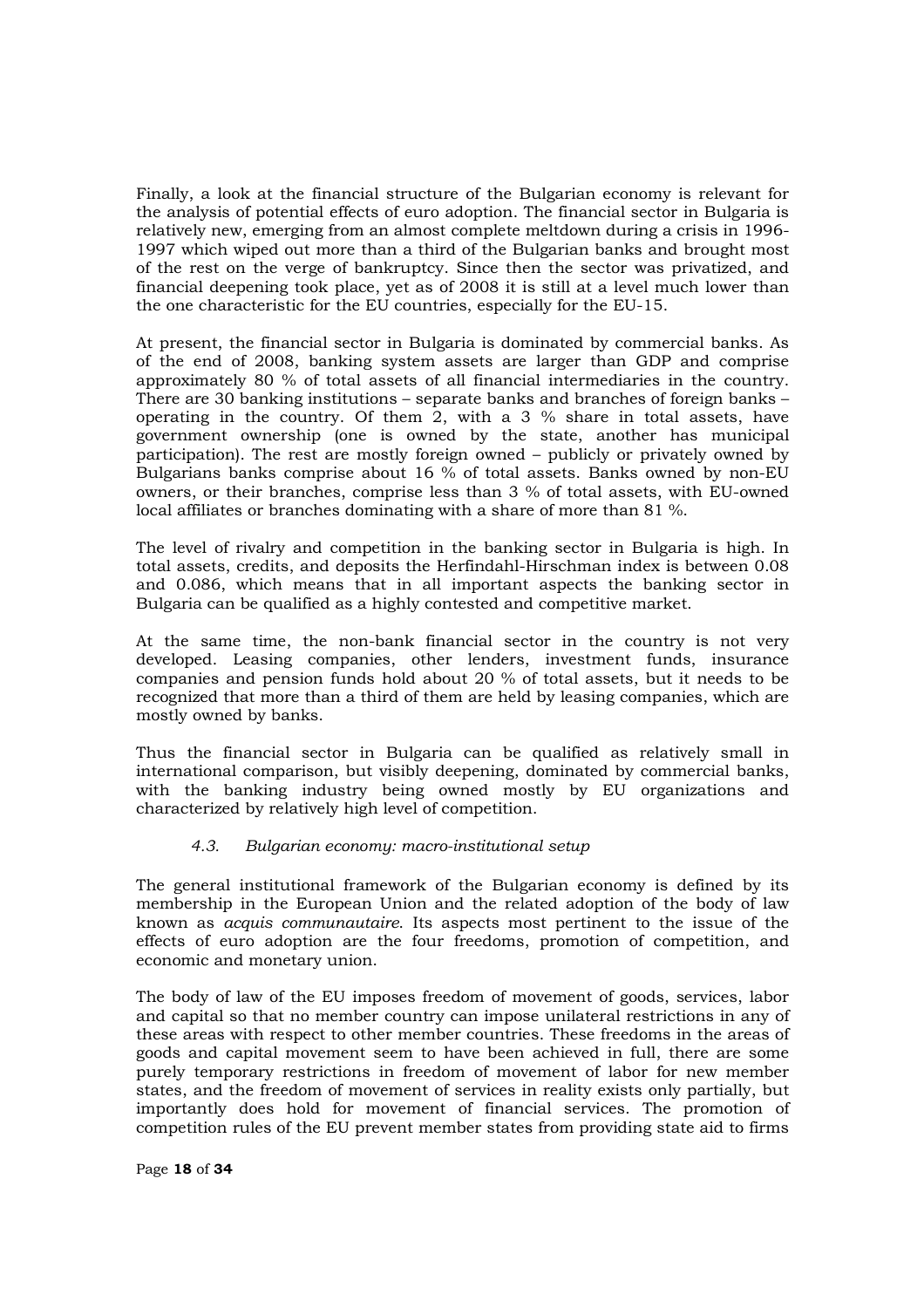and from limiting the access of EU firms to their domestic markets, including in matters of national public procurement. The economic and monetary union regulations, especially through the excessive deficit procedure, limits member states in their ability to follow expansionary fiscal policy through large (more than 3 % of GDP) budget deficits, and aim at preventing pro-cyclical policies, thus significantly decreasing the available options for discretionary economic policies.

The EU framework leaves the choice of monetary regime to the member states, provided some requirements for the level of independence of the monetary authority and for banking capital adequacy and supervision are followed. This is where the main differentiating feature of the Bulgarian monetary environment is to be found. Bulgaria has chosen to operate a currency board regime, which has been in place since mid-1997.

Under such a regime the central bank is limited in its monetary policy discretion only to reserve requirements, and cannot purchase government paper or lend to domestic banks, thus having no discretion over the monetary base. This is achieved through a highly institutionalized (defined by an act of Parliament) fixed peg of the currency to the euro at EUR  $1 =$  BGN 1.95583, and through a legislative obligation for the central bank to buy and sell unlimited quantities at this rate. Thus the monetary base is entirely a one-to-one function of the net capital flow to and from Bulgaria, and the limited influence of reserve requirements on the money multiplier is the only instrument the central bank has to affect the monetary environment.

In effect the currency board regime means that Bulgaria fully imports the monetary policy of the European Central Bank, and the Bulgarian National Bank has a very limited capacity to take action to balance the developments in the euro area when they overflow into Bulgaria. Through the fixed exchange rate the currency board regime thus makes the catching-up process of Bulgaria easily visible in the already mentioned performance indicators – high economic growth, high capital inflows, high money supply growth, respectively relatively high inflation and appreciating real exchange rate.

Institutionally, besides affecting monetary policy the execution of a currency board regime imposes specific boundaries on fiscal policy as well. Due to the fact that the central bank is forbidden by law to hold government debt paper and that monetary policy cannot accommodate fiscal deficits, if currency board countries want to maintain a sustainable overall economic policy mix they have to preserve an overall balance of the budget, or to record surpluses.

The last pertinent to the potential effects of euro adoption institutional feature of the Bulgarian economy, which is reviewed here, is the flexibility of the labor market. This issue is discussed in Tzanov, 2007, where the conclusion is that the overall level of flexibility of the Bulgarian labor market is moderate with relatively high intersectoral mobility but limited institutionalization of flexible forms of employment. The most important aspect of labor market flexibility with respect to the issue of euro adoption is wage flexibility, especially downward flexibility, because all adjustments to negative external shocks under the fixed exchange rate have to happen through downward price changes. Downward price and especially wage rigidity means decreased ability to adjust, longer adjustment periods with depressed economic activity, and ultimately higher cost of negative shocks. At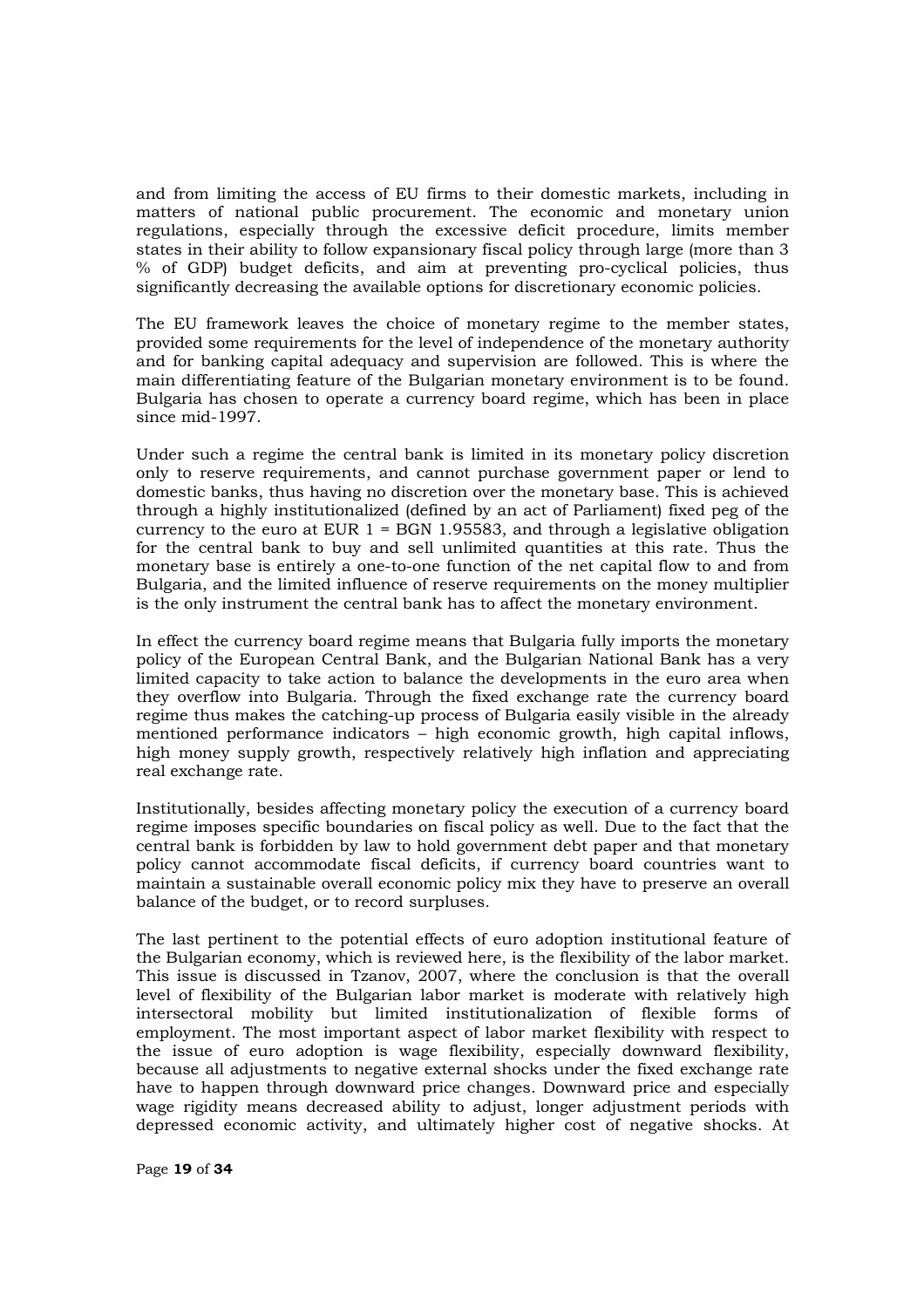present the collective bargaining in Bulgaria exists, with the Bulgarian employers' bargaining position estimated as relatively stronger than the position of trade unions, with the time horizon of collective labor agreements relatively short, indicating that potentially the Bulgarian labor market is flexible, especially in comparison with the EU and the euro area, in this very important dimension.

The general conclusion, which can be drawn after the focused look at the specific national context presented in this section, is that Bulgaria is a catching-up economy, closely tied to the EU and the euro area, experiencing related to the process external imbalances. Its financial intermediation, starting from very low levels, is still relatively low, but growing very fast, and highly internally competitive. The structure of production is not dramatically different from that in other countries already in the euro area, and its trade with the EU-27 is relatively symmetric. In terms of the potency of economic policies, Bulgaria is bound by the requirements of EU membership, and by its choice of a currency board as a monetary regime. It also has a labor market, which is potentially flexible in comparison with the EU and the euro area. In light of the outline in Table 1, these features of the Bulgarian economy help shape the evaluation of costs and benefits for the country from euro adoption, which is performed in the following section.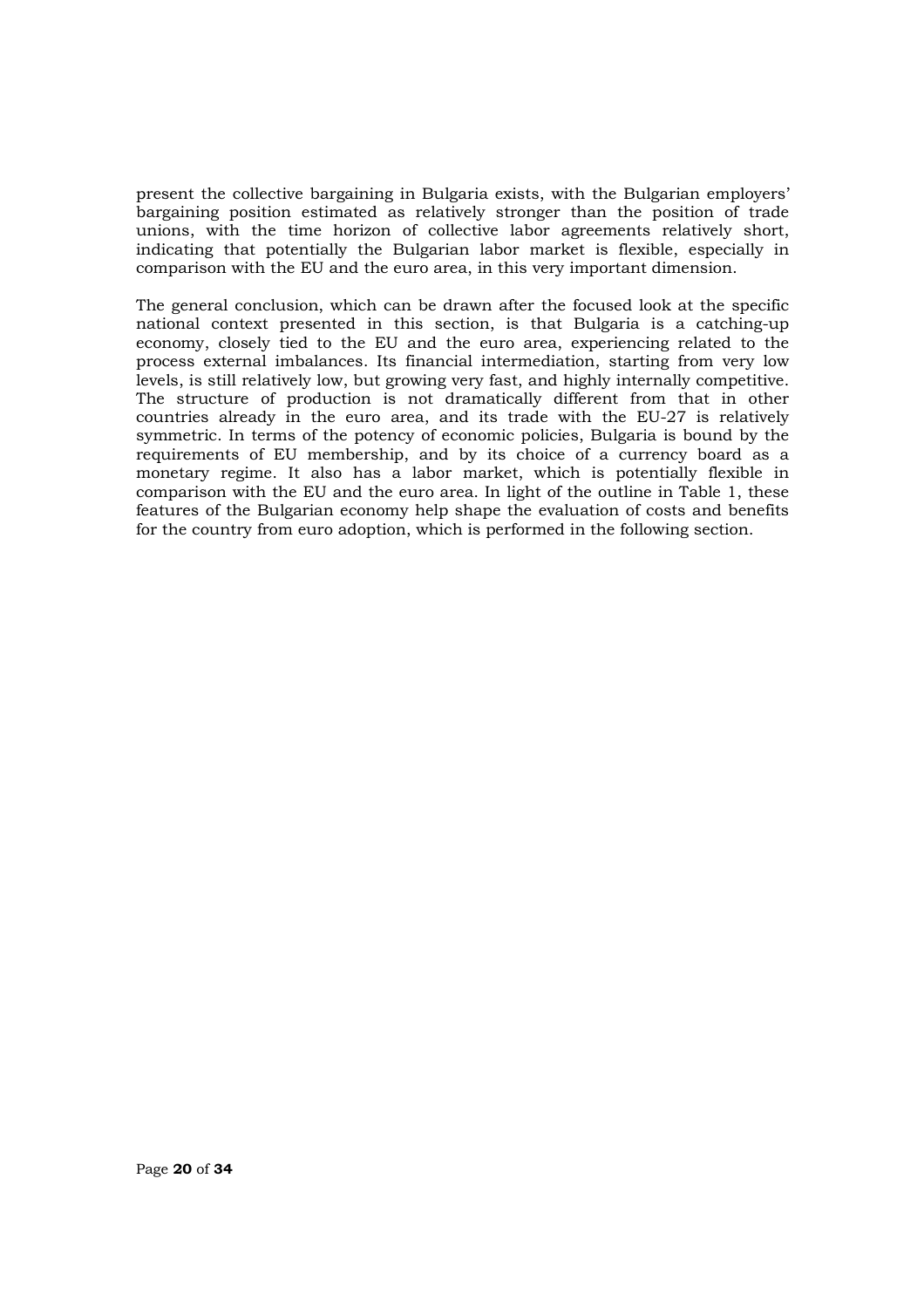### 5. Expected costs and benefits from euro adoption for Bulgaria

The matrix of expected costs and benefits from euro adoption, extracted from the analysis of the existing literature on currency areas, European monetary integration, and on new member states, can be applied to the relevant aspects of the Bulgarian economy to obtain an idea about the potential effects for the case of Bulgaria. This is performed here in the order of presenting the various expected costs and benefits in Table 1.

#### *5.1. Expected costs of euro adoption for Bulgaria*

The first cost of euro adoption is the cost of monetary changeover. In Bulgaria such a changeover has been already performed in the recent past, with the redenomination of the Bulgarian lev in July 1999. Three major types of costs were incurred: printing and minting of new notes and coins with the related substitution logistics; changing in accounting and banking software; the legal costs of reregistering all companies with their redenominated capital, which was made unnecessarily expensive by the legislators by requiring all companies to go through the full court procedure of changing their registered capital rather than doing it *ex officio*. Even with this additional cost, which is easily avoidable in the changeover to the euro, and assuming that the banking and accounting costs are similar to the legal ones, the total cost amounted to approximately 0.15 % of the 1999 GDP. Even if the printing and minting costs have increased considerably due to quality requirements, given the existing experience with changeover and the probability of better legislative regulation of the process, it is most probable that the one-time changeover cost for Bulgaria will be between 0.2 and 0.3 % of GDP.

NBS 2006, p.32-33 makes the point that while having an overall beneficial effect on transactions, euro adoption may mean some loss of business revenues for banks from operations related to foreign exchange, supporting the claim with the evidence that the share of net revenue from foreign currency operations in total profit for Slovakian banks has fallen by some 8 percentage points. For Bulgarian banks, a rough estimate of this type of business can be given by the net result from foreign currency trade, which comprises about 8 % of pre-tax banking sector profit for 2008. If some fees and commissions are added to this estimate, and the fact that most of this business is in euro, then it is realistic to assume that banks may lose about 6 % of their profits due to loss of business, but that this will be to some extent indirectly compensated by the improved balances of their clients. If this indirect effect is ignored, the upper bound of the estimated cost is about 0.2 % of GDP.

The third expected cost from euro adoption affecting the level of economic activity is the probability of having a one-time rise in the price level due to rounding and to opportunistic behavior by sellers in the months immediately following the introduction of the euro. This issue has focused public interest and perceptions in every country where the euro has been introduced. Given such sensitive public perceptions, governments will feel obliged to address them and to spend resources for both managing the perceptions, and compensating the poor who are among the threatened groups due to the fact that they are more prone to buying lower price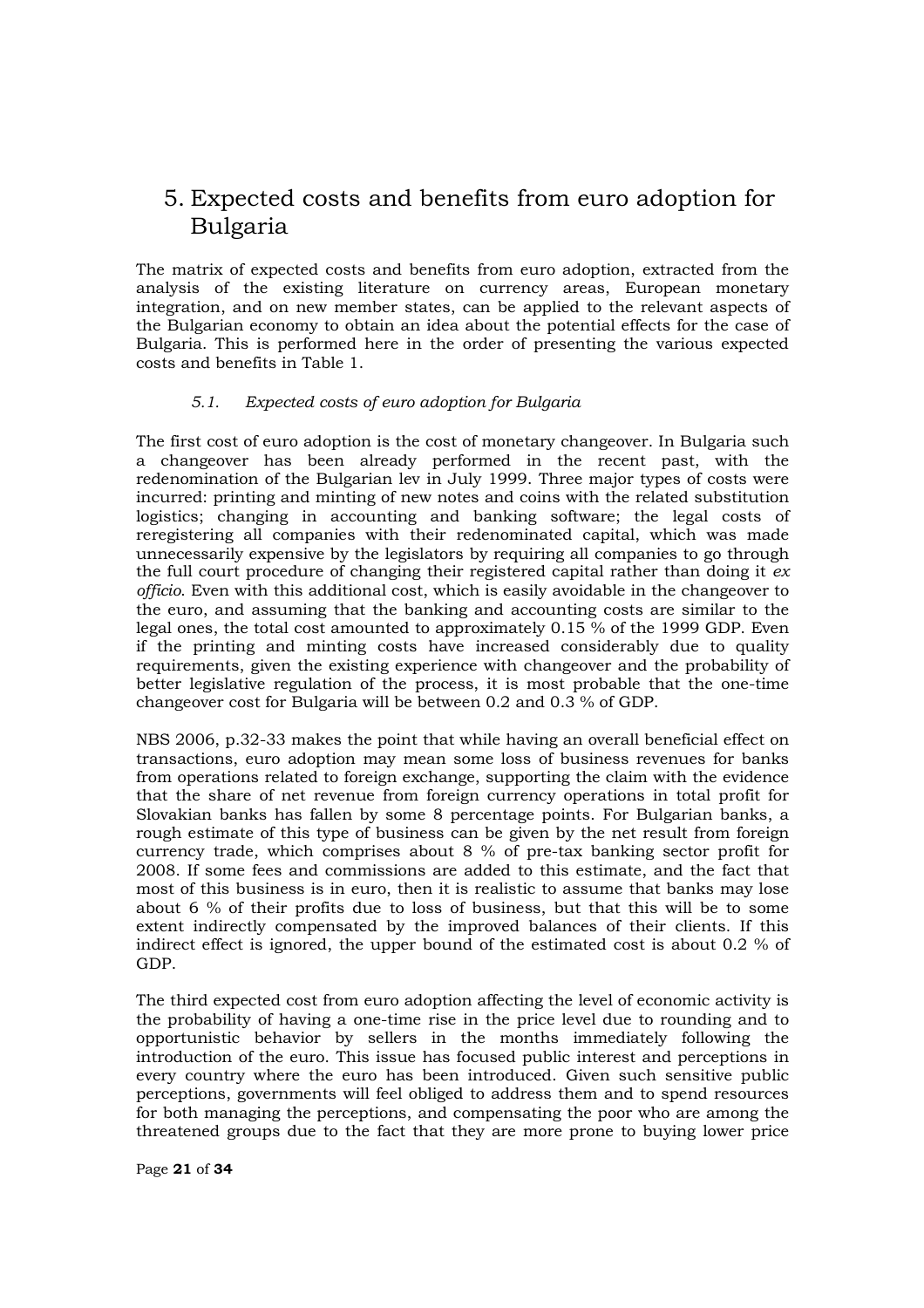goods at smaller quantities where rounding effects may be more significant. Given the existing experience with inflation acceleration episodes in Bulgaria, when no specific government expenditures and programs were necessary, this cost can be expected to be negligibly small, ranging between 0 and 0.1 % of GDP.

Going to the costs from euro adoption in terms of growth, the first one to consider is the temporary slowdown which may turn out to be necessary for compliance with the inflation criterion for membership in the euro area. This is even more of a problem for a currency board country, which cannot cool inflationary pressures with an appreciating nominal exchange rate. It is highly probable that for a catching-up member state with very low starting relative price level, inflation is naturally several percentage points higher than in the euro area, and it will have to disinflate to achieve the inflation criterion as it exists at present. If the necessary disinflation amounts to several percentage points, and if it has to happen through fiscal surpluses due to the limited monetary policy, this will mean higher taxation and a slowing down of economic activity. The relevant elasticity of economic activity with respect to disinflation is not known, but a look at previous disinflationary episodes (e.g. 2001-2002 by more than 10 percentage points, and 2006-2007q1 by more than 4 points) shows that economic growth has slowed very modestly if at all indicating a possibly low sacrifice ratio for Bulgaria. Thus if the country has to disinflate by 2 to 3 percentage points for one to two years, this will mean a loss of possibly less than 1 percentage point of GDP growth for about 2 years.

An important qualification needs to be made here, distinguishing between countries which use a fixed exchange rate monetary regime and countries which use inflation targeting and have nominal exchange rate flexibility in the run-up to the euro area. On the one side, all these countries are catching up, have structurally higher inflation than the "core" euro area members, and given the stringent inflation criterion will have to pay a temporary disinflationary cost for joining the euro area. On the other side, depending on the chosen monetary regime the timing of paying this cost will probably be different for the two types of East European EU members. While, as pointed in the previous paragraph, exchange rate fixers may have real problems to disinflate in the last several years before adopting the euro, inflation targeters may have real problems in the several years after euro adoption. This may happen if they have used nominal appreciation as a disinflationary tool and find themselves ultimately and irreversibly pegged at a real exchange rate, which is too high and damages the competitiveness of their firms. The second scenario is irrelevant for Bulgaria as a currency board country, but will have to be considered by the four countries with inflation targeting.

The last two of the expected costs from euro adoption listed in Table 1 do not seem to be highly relevant for the case of Bulgaria. The medium-to-long term higher inflation due to the catching-up process combined with no exchange rate flexibility is not an issue due to the fact that Bulgaria has a fixed exchange rate regime anyway, so that the higher inflation due to the catching up (demonstrated in Figure 2 above) is happening and will continue to happen regardless of whether the country is in the euro area or not.

The last cost, the risks related to the loss of independent monetary policy, deserves some special attention. The discussion of this potential cost related to long term inability of a country to smooth economic fluctuations through monetary policy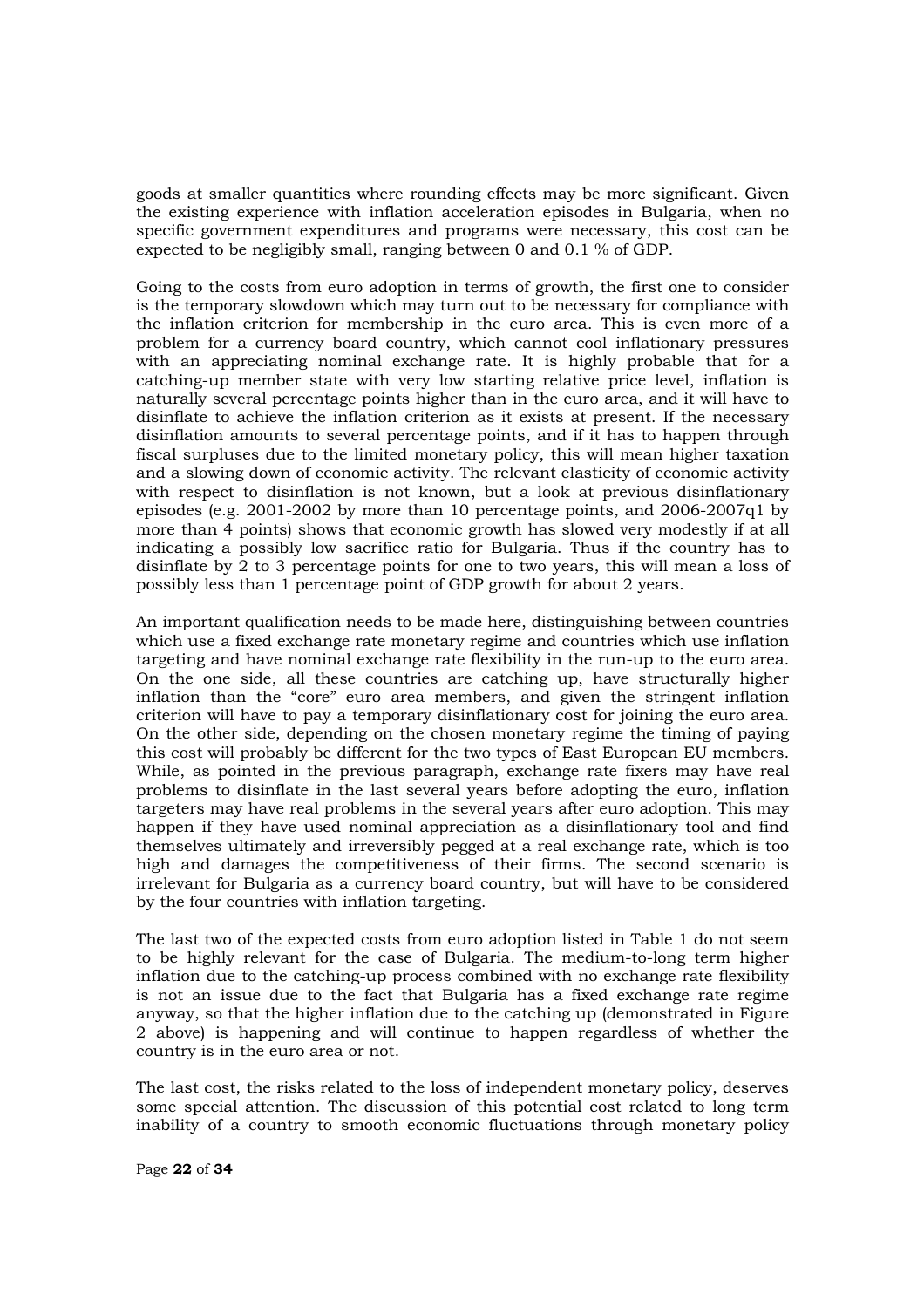tailored for its specific dynamics and features is dominated by the assumption that the two possible counterfactuals are membership in a currency union and independent monetary policy.

Under this assumption, new entrants into the euro area may experience a boombust cycle led by credit dynamics, which in turn are caused by euro area monetary policy. In general, increased capital inflows (see below), continuing financial deepening from a relatively low base, coupled with monetary policy maintaining interest rates which are lower than the optimal for the given country mean an unavoidable credit boom, and also inevitable compounding of risks, eventually becoming unsustainable and leading to a financial bust. Analyzing this particular possibility for the case of Poland, Eichengreen and Steiner (2008) arrive at the conclusion that such a development is a definite possibility for Poland. At the same time, they identify some factors which may weaken this effect. These include some convergence in interest rates before euro adoption, rigorous prudential supervision on banks, and labor market flexibility.

The assumption that the relevant dichotomy is "currency union or independent monetary policy", which is crucial for the importance of euro adoption for the emergence of a boom-bust cycle, is however highly unrealistic in the case of the new member states of the EU, which acceded in the first decade of the 21st century.

All of these countries are very small relative to the euro area. The biggest economy in the region (Poland) has less than 4 % of euro area GDP, and all 8 countries from Eastern Europe which are not already in the euro area have a total GDP less than 10 % of the euro area for 2008. As members of the union they are subject to its institutional framework and cannot block trade flows, but even more importantly cannot prevent capital flows and financial services. For this reason foreign trade of all these countries is dominated by the EU, while at the same time they have no power to influence the size or, very importantly, the currency denomination of the capital flows and of the domestic credit. As a result the role of the euro in these countries' financial sectors is very important, and the central banks do not have a significant control over the domestic monetary environment, because they have no power over the currency in which a major portion of financial transactions take place. To talk of true independent monetary policy for any of these countries would be highly unrealistic. Thus the counterfactual to euro area membership is a situation of very limited monetary policy independence with a very high level of dependence on the monetary conditions in the euro area. A similar point is also made by Baldwin (2006).

In such a setting, discussions about structural symmetries and cyclical synchronizations are unimportant. Whether an East European member state has a symmetric economic structure and trade with the EU and highly synchronized business cycle with the euro area or not, it makes a very little difference between the scenarios of membership in the euro area versus the relevant counterfactual. This is probably why the estimate of the cost related to the loss of independent monetary policy for the case of Slovakia, provided in the Table on p. 6 in Šuster 2006, is a negligible 0.04 % of GDP growth.

This argument of the insignificance of the issue of losing an independent monetary policy in the case of euro area accession is even more pertinent in the case of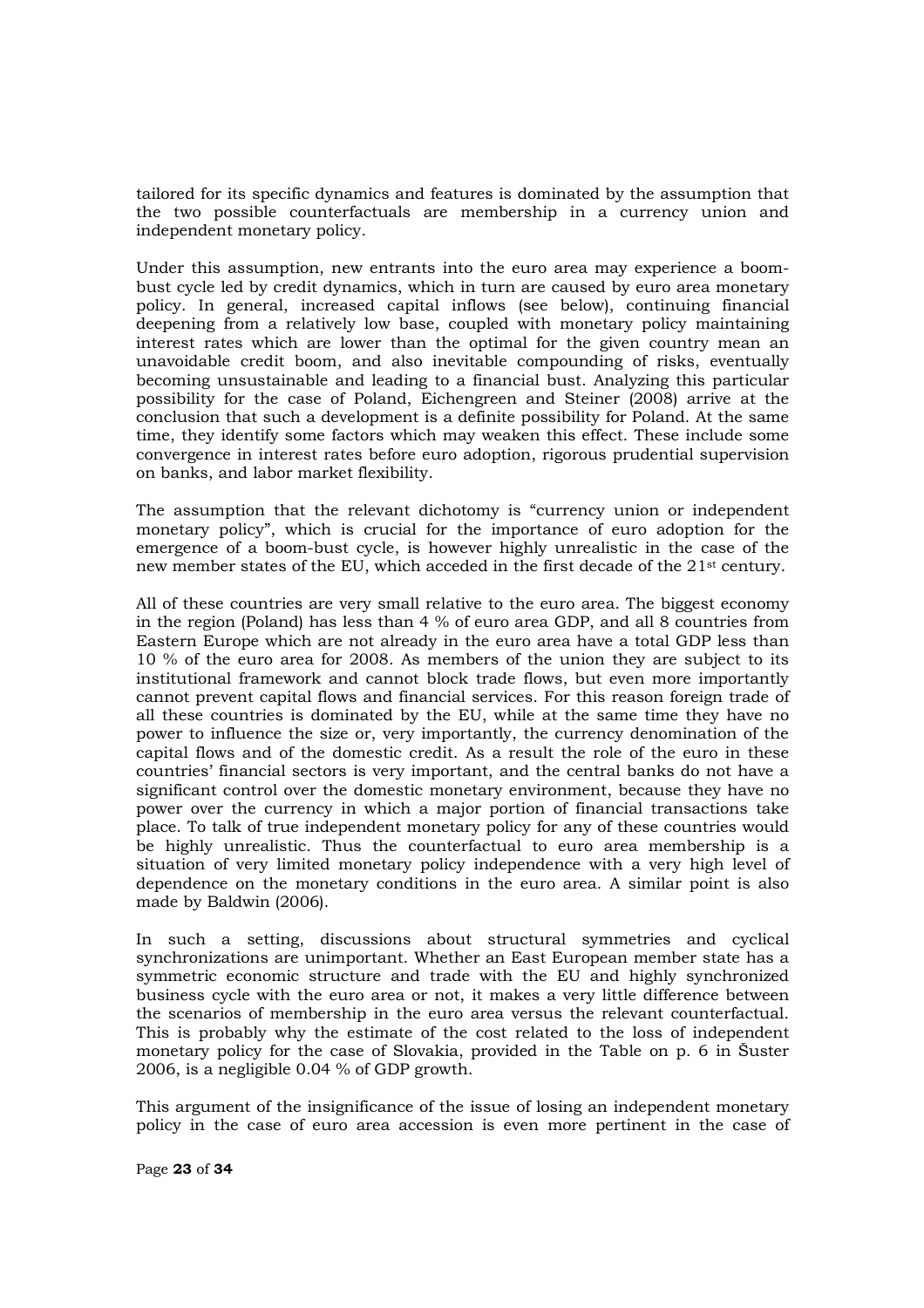Bulgaria. The currency board arrangement is in effect a voluntary abandoning of independent monetary policy by the country. And as the only existing episode of attempted active intervention of the BNB to curb credit growth through tightening reserve requirements demonstrates (Vassilev and Dimitrova, forthcoming), the effectiveness of this sole remaining monetary policy instrument is very limited with the only effect of the measures being not to curb credit growth, but to take it off the balance sheets of banks. A major reason for this has been the combination of a highly contested market for banking services in Bulgaria with a predominant foreign, especially EU, ownership of different banks. The first means that banks cannot allow themselves to lose market share, even if some costs for complying with the new requirements are necessary. The second means they have a significant access to financing from outside and reserve requirements, or any other monetary policy instruments for that matter, are a relatively minor constraint.

In light of this finding, it can even be argued that once Bulgaria enters the euro area, meaning that BNB will be allowed to perform open market operations and to lend to banks, through its vote in the monetary policy setting body it will actually have more influence over the Bulgarian monetary environment than it has at present. In fact this argument may be extended to all East European EU member states: if they all enter the euro area and suffer from a similar boom-bust threat, they can form a voting block within the monetary policy setting body (ECB), which will be able to at least partially influence the overall euro area monetary conditions so that the boom-bust is milder.

The standard argument on the importance of independent monetary policy may run that a euro area country may suffer more adjustment costs as an euro area member than as having its own monetary policy if it is "surrounded" by non-euro countries able to depreciate. For Bulgaria such countries would be Macedonia, Serbia and especially Turkey – the relative size of trade with these countries is significant, and for Turkey size allows for relatively more independent Turkish monetary policy. While in general this is a very interesting consideration, the currency board and the fixed exchange rate in Bulgaria mean that the difference between euro area membership and preserving the present regime is insignificant in this respect.

The overall conclusion of this discussion is that by entering the euro area Bulgaria cannot suffer a cost due to loss of independent monetary policy because there is no independent monetary policy to lose. Then the expected costs from euro adoption for Bulgaria boils down to a less than 0.5 % of GDP level effects and possibly several years with about 1 percentage points lower growth due to the need to comply with the inflation criterion.

#### *5.2. Expected benefits from euro adoption for Bulgaria*

Going to the side of the expected benefits, again the benefits affecting levels will be considered first, and then the benefits with respect to growth rates.

The first benefit will be lower transaction and administrative costs for the Bulgarian economic agents, who now have to pay for currency exchange services. Managing exchange rate risk is less of an issue given the fixed exchange rate. The overall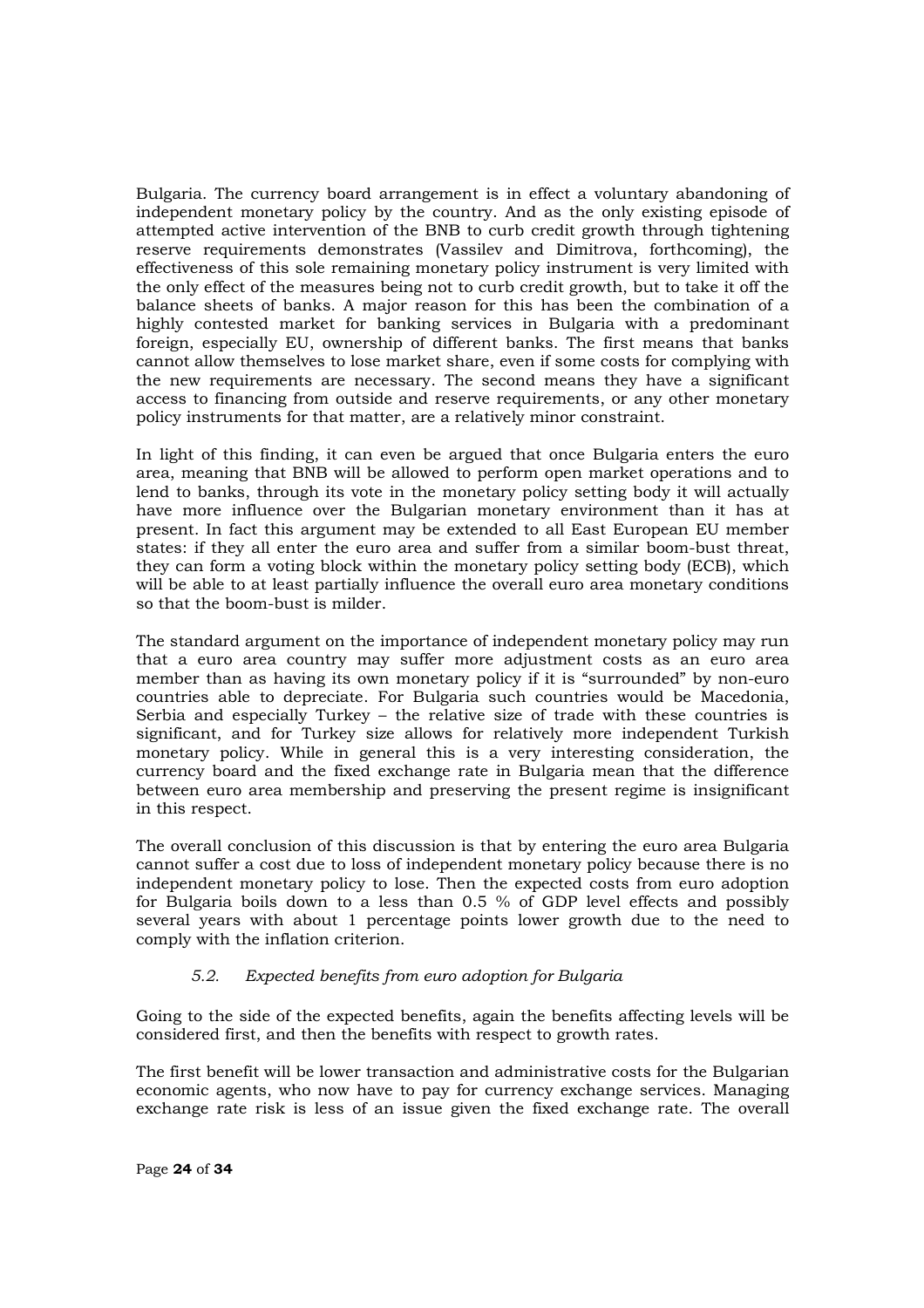transaction cost benefit is expected to exceed the loss of similar business revenues to banks, discussed above, giving an estimate of about 0.2 % of GDP.

While in the case of Bulgaria the elimination of exchange rate risks and volatility in terms of level effects should be negligible, an important point about the indirect effect of such a change needs to be made. At present the exchange rate risk exists only as a potential threat, without requiring much current management. Politically, it is conceivable that at some point in the future the currency board regime may be abandoned and floating exchange rate introduced, and this potential development needs to be taken into consideration when longer term projects and decisions are considered. Sometimes this potentiality is used as an explanation of observed differences between Bulgaria and the other members of the euro area. Euro area membership will eliminate such an explanation, and if after joining the monetary union such differences persist, it will be obvious that they are a result not of exchange rate risk, but of other risks in the economy. This is likely to increase the political pressure to address them, because it will be politically impossible to hide behind the exchange rate risk. Due to the fact that in the case of Bulgaria euro adoption will eliminate only a potential eventuality of exchange rate risk, the benefit is relatively small, between 0 and 0.1 % of GDP.

Another benefit from joining the euro area is the drop in the susceptibility of a smaller country to financial contagion. While this benefit is easy to accept as a potentiality, it is very difficult to estimate quantitatively, because no reasonable estimates can be made of either the costs of contagion, or the change in probabilities of contagion after euro adoption. This is all the more difficult after the events of the present global financial turmoil when the euro area is also clearly affected and has proven susceptible.

The last level benefit from euro adoption for Bulgaria, mentioned in Table 1 is seigniorage gain. At present the net interest income of the BNB is about 0.6 % of GDP, and Gros, 2004 estimates that under the rules of distributing seigniorage revenues in the euro area, which tend to favor poorer countries by giving some weight to population as well as to GDP, Bulgaria may gain another 0.7 to 0.8 % of GDP in its first year of adopting the euro. Gains are expected to last at least until its income level significantly converges towards the euro area levels, and the present value of this gain may reach at least several percentage points of GDP.

Even though the level benefits from euro adoption in the case of Bulgaria already outweigh the rough estimate of the expected costs, in reality the expectation is that the growth benefits from euro adoption will be significantly larger, although more difficult to estimate quantitatively.

The first growth effect is related to the trade creation for a country after its accession into a monetary union. While estimates of the currency union impact on mutual trade between its members vary by an order of magnitude (Rybinski, 2007), and estimates of this trade growth on real income growth are equally broad ranging, the estimated effects for different East European countries are very large, with long term effects on real GDP in the range of 5-20 %. These estimates, however, are likely dependent on the methodology in Rose, 2000, which has been criticized. For example, Baldwin et.al. (2008), stepping on other studies as well, find the trade effect for the case of the euro area to be in the range of 5 % boost to trade. In such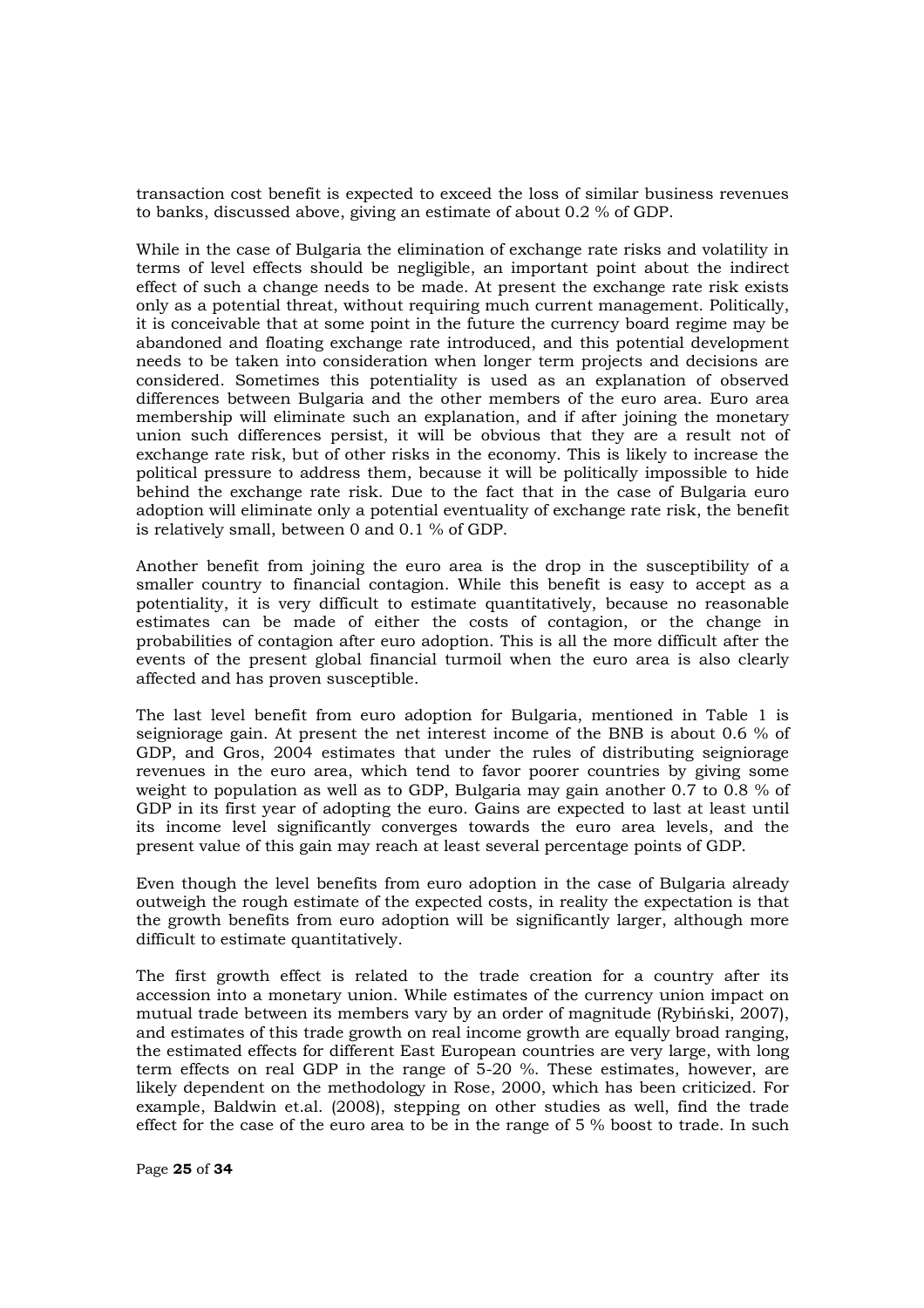a case, the longer term effect may still be significant, but not as large – potentially in the range of several percentage points higher GDP in a horizon of several decades.

However, Baldwin et. al. (2008) makes another important and relevant for the Bulgarian context point. As can be seen in Table 2 and Figure 2, Bulgaria has been very attractive for FDI, which has been greater than 10 % of GDP for the 2004- 2008, yet this has had a very moderate effect on growth, if any. The standard explanation for such a development is that this investment has gone not so much into export-boosting capacity, but rather in less export-productive spheres such as services and especially construction and real estate. Yet Baldwin et. al. (2008) find that euro adoption has a very strong FDI effect precisely in the manufacturing sector, which has a very strong export potential. In the Bulgarian context this finding would mean that the trade effect through increased FDI in manufacturing will be relatively large for Bulgaria. For this reason, accepting the lower trade effect estimates of Baldwin et. al. (2008), but also recognizing the potential FDI effect on future export growth for Bulgaria, a reasonable estimate in a 20 year horizon may be a boost to GDP by about 5 %.

The second growth effect is related to the fact that monetary union membership increases capital flows. In the case of a small, catching-up country this means a considerable period of large net capital inflows due to elimination of risks of balance of payments crises. The increased net capital inflow reduces the cost of capital in the country and contributes to growth in investment and, with a lag, to increased export competitiveness. These effects are highly dependent on the specific country context, and for this reason rigorous estimates are difficult to produce. However, recently Bulgaria has experienced a wave of increased capital inflow related to the country joining NATO and the EU. With the sharp rise in foreign direct investment and in foreign lending to Bulgarian banks and firms, interest rates on short-term and long-term loans to firms and households decreased by 2 to 3 percentage points, and real GDP growth increased by about 2 percentage points on average. Even if the effect of joining the euro area is smaller, and the effect of the increased capital inflow on interest rates decreases with time, the cumulative effect of increased growth over a period of several decades, at least while the catching-up process lasts, will be measured by tens of percentage points of GDP. For the sake of arriving at a number for this potential benefit for the case of Bulgaria, 10 % of GDP can be taken as a lower bound of the interest rate effect over a 20 year horizon.

The observation that euro area membership increases monetary policy credibility thus decreasing various hedging costs and interest rates and profitability, only enhances the point made in the previous paragraph. It may also have a beneficial effect on the overall domestic saving rate with the ensuing long-term positive effects on growth. Such an effect may range between 0 and another 5 % to GDP in a 20 year horizon.

Finally, entering a monetary union will increase the transparency of prices. Consumers will be able to compare more easily relative prices in the context of a very large economic area, and will respectively apply some pressure to producers and suppliers to improve efficiency in order to provide competitive pricing. In the long run this will lead to efficiency and allocative gains with an additional positive growth effect. It is impossible to arrive at a quantitative estimate of this effect, but it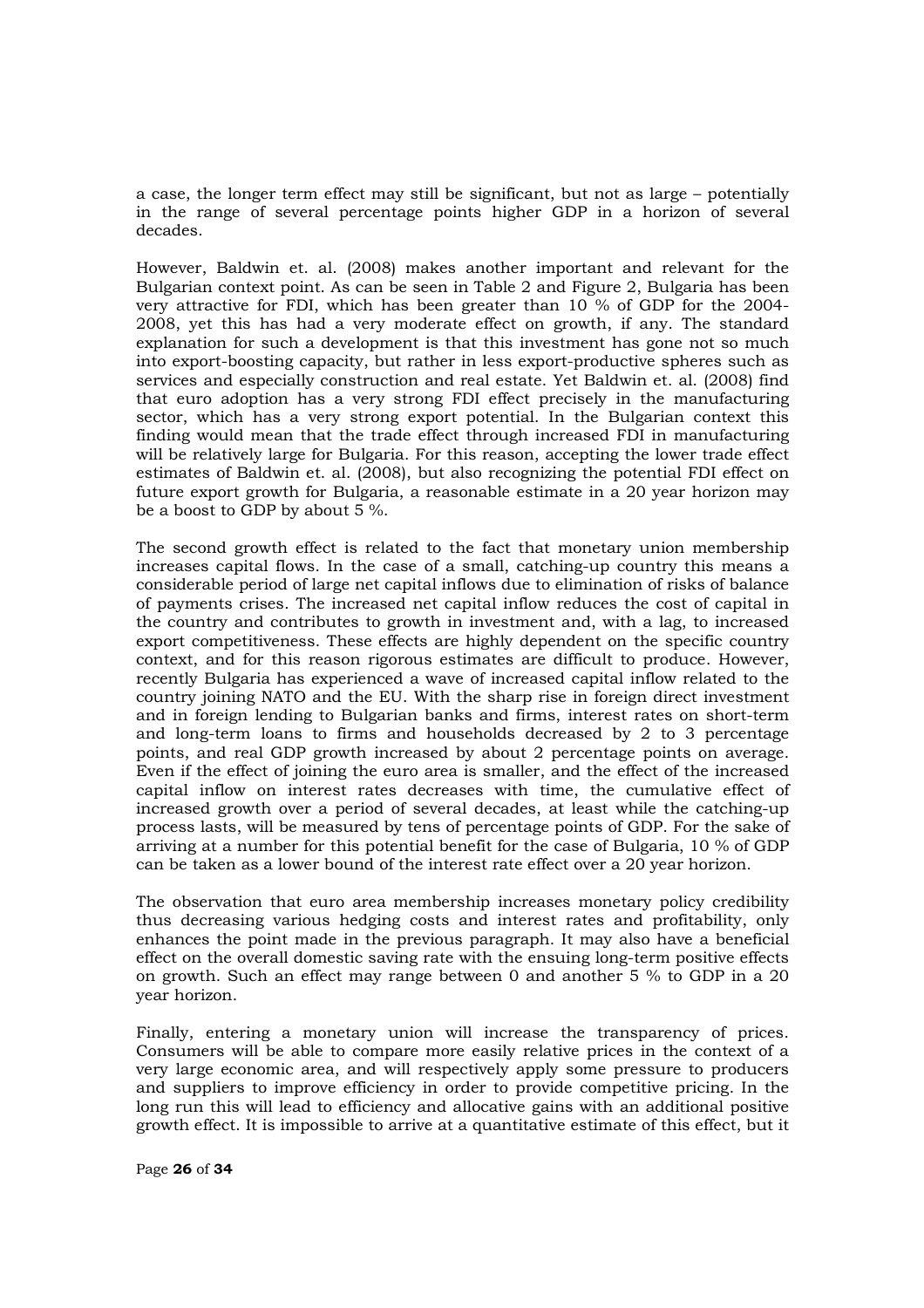has the potential to be large for the case of Bulgaria, which is a relatively small country where internal competitive forces are relatively weak.

The overall estimate of the net benefit of euro adoption for Bulgaria in a 20 year horizon is summarized in Table 4.

Table 4. Summary of costs and benefits of euro adoption for Bulgaria in 20 year horizon

| Costs:                                                  | % of GDP in 20 years    |
|---------------------------------------------------------|-------------------------|
| Changeover costs                                        | $-0.2$ to $-0.3$        |
| Loss of business to banks                               | $-0.2$                  |
| One-time upward shock on price level hurting the poor   | $0.0$ to $-0.1$         |
| Total level costs                                       | $-0.4$ to $-0.6$        |
| Temporary loss of growth to fulfill inflation criterion | $-2.0$                  |
| Medium-to-long-run higher inflation                     |                         |
| Loss of independent monetary policy                     |                         |
| Total growth costs                                      | $-2.0$                  |
| <b>Total costs</b>                                      | $-2.4$ to $-2.6$        |
| <b>Benefits</b>                                         |                         |
| Reduction of transaction and administrative costs       | $+0.2$                  |
| Elimination of exchange rate risk and volatility        | $+0.0$ to $+0.1$        |
| Reduced risk of financial contagion                     | $\frac{1}{2}$           |
| Seigniorage gain                                        | $+3.0$ to $+5.0$        |
| Total level benefits                                    | $+3.2$ to $+5.3$        |
| Gains from trade                                        | $+5.0$                  |
| Gains from capital flows                                | $+10.0$                 |
| Price transparency, competition, allocative efficiency  | ? + (potentially large) |
| Enhanced credibility of monetary policy                 | $0.0$ to $+5.0$         |
| Total growth benefits                                   | $+15.0$ to $+20.0$      |
| <b>Total benefits</b>                                   | $+18.2$ to $+25.3$      |
| Total net benefit at a 20 year horizon                  | $+15.6$ to $+22.9$      |

*Source: derived from the text* 

In conclusion, the rough estimates of level benefits from euro adoption for Bulgaria are enough to offset the total of expected costs. The major benefits, which are expected to result in higher growth rate of the Bulgarian economy over a considerable time period, are difficult to estimate, but a realistic gauge would put them in the range of above 10 percentage points of GDP in a 20 year horizon.

This rough estimate can be compared to other similar estimates for East European EU member states, the studies of which have already been discussed above. Table 5 presents such a comparison, using the adopted 20 year horizon, to which the level and growth effects are extrapolated. It is important to mention that these estimates should be viewed as close to the lower bound of the potential net benefit, because most of the costs have been accounted for, while important potential benefits, especially the ones related to the indirect effect on competition and efficiency, have not been quantified.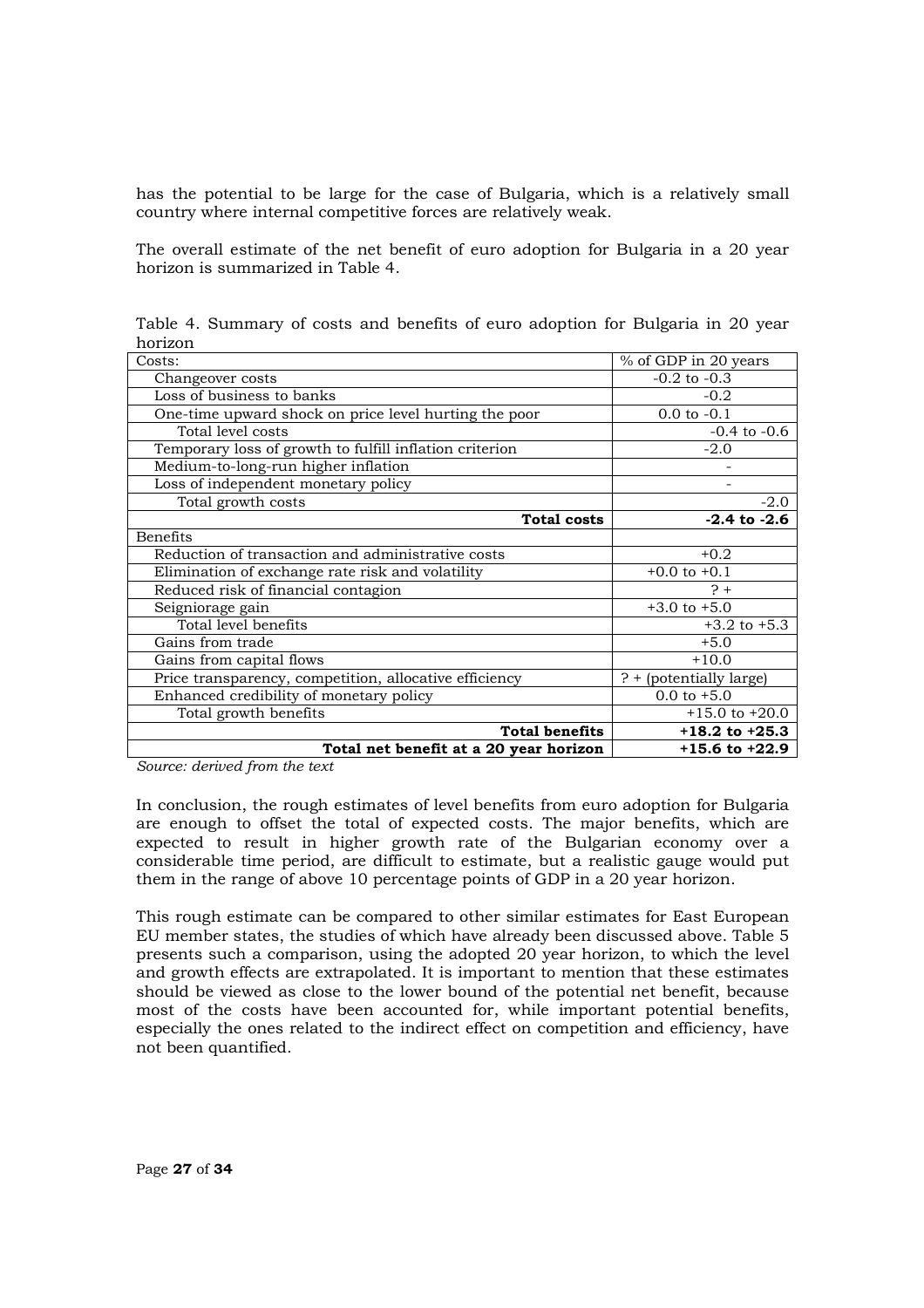| Country (ordered by year of estimate) | Net benefit of euro adoption as % of GDP in<br>20 years |
|---------------------------------------|---------------------------------------------------------|
| Hungary (2002)                        | $+13.4$ to $+19.3$                                      |
| Poland (2004)                         | $+4.0$ to $+10.2$                                       |
| Latvia (2004)                         | Up to $+19.0$                                           |
| Slovakia (2006)                       | $+7.6$ to $+21.4$                                       |
| Bulgaria                              | $+15.6$ to $+22.9$                                      |

Table 5. Estimates of net benefit of euro adoption for East European countries.

*Source: derived from text; respective country references* 

The comparison in Table 5 indicates that the lower bound of the estimate for Bulgaria is largest, and its upper bound, while still the largest, is not dramatically different from other estimates. In light of the discussion above, two main reasons for the relatively greater estimated net benefit for Bulgaria can be highlighted. First is the fact that it starts its catching-up from the lowest base, so that the trade and especially capital effects should be naturally larger. Second is the fact that, having a currency board regime as the alternative to membership in the euro area, Bulgaria has no independence of its monetary policy to lose by euro adoption and will consequently not incur any additional costs in this respect.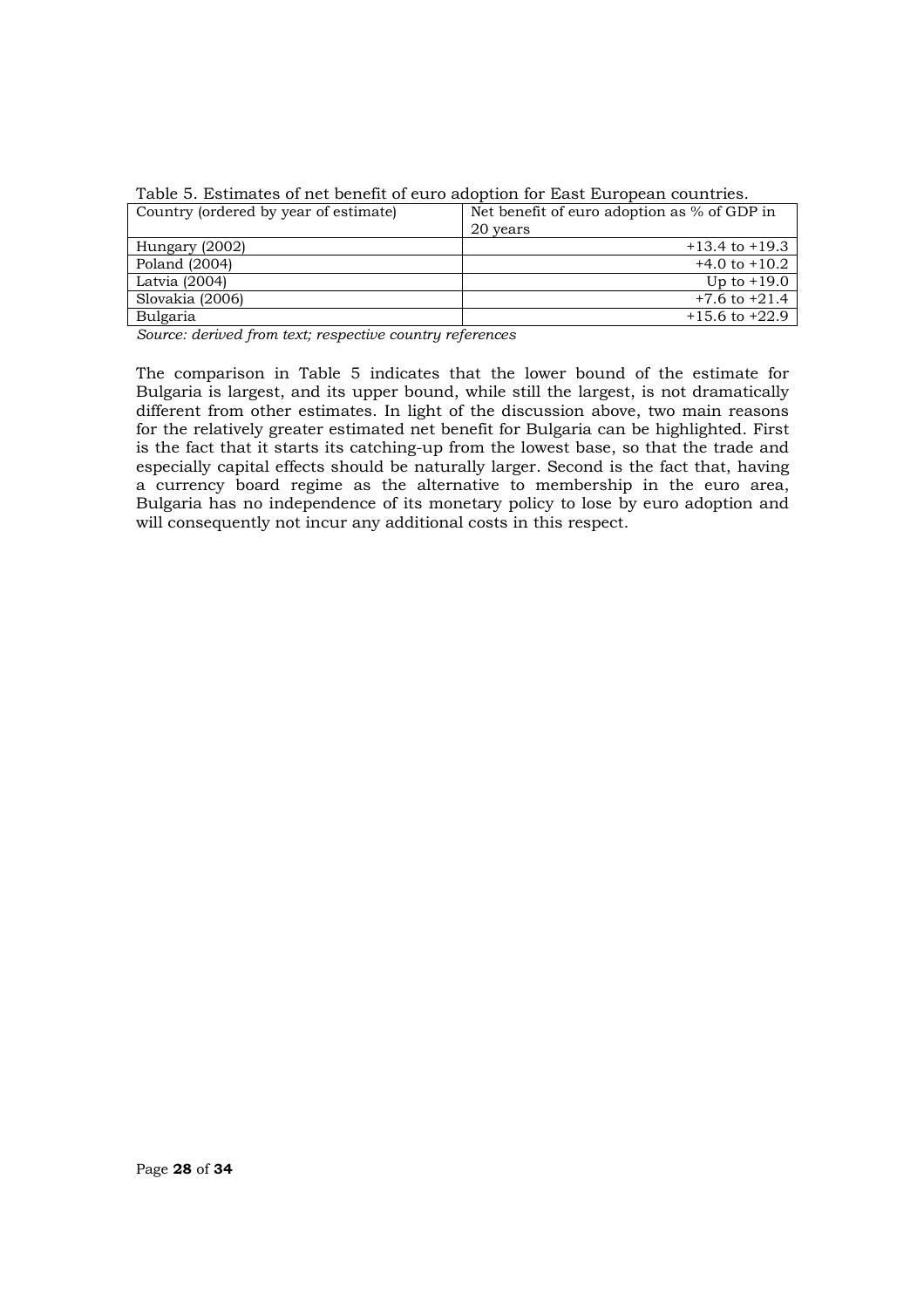### 6. Review of the Bulgarian government strategy for euro adoption

The Bulgarian government, represented on the issue of euro adoption by the Council of Ministers and by the Bulgarian National Bank, has clearly indicated that it considers the potential benefits from membership in the euro area as significantly outweighing the costs in the case of Bulgaria. For this reason a strategic agreement was signed between them in 2004 (BNB-CoM, 2004) providing for the tasks of the two bodies in relation to the strategic goal for Bulgaria to adopt the euro as quickly as possible after accession to the EU. Under the agreement both sides undertake specific obligations.

The most important aspect of the adopted strategy in Bulgaria, from the point of view of the analysis of the costs and benefits of euro area membership for the country, is the decision to preserve the currency board regime with the present rate of fixing to the euro, until the moment of actual changeover to the euro. To achieve this it is necessary to take a unilateral commitment to this rate during the negotiations for entering the ERM II. Given the fact that any alternative strategy would involve a double regime shift – going out of the currency board into some other monetary regime, and then transiting from that regime into the euro area – in a relatively short time horizon, following the single regime shift is justified.

A second important element of the agreed strategy is the commitment by the government to maintain a balanced budget on a consolidated basis. Such a policy allows for the accumulation of fiscal reserves which can be used as a buffer against negative shocks. As discussed above in part 4 above, having a budget balance or surplus has been a feature of the Bulgarian economy. It is unclear to what extent the accumulated fiscal reserve of Bulgaria plays the role of a buffer to external shock. Since the beginning of the present crisis it has become obvious that if capital flows reverse, the fiscal reserve will not be able to substitute for them. However, the existence of the reserve itself has been a signal to economic agents which has helped to preserve to some degree their confidence in the economic environment in Bulgaria, helping prevent a sharp capital flow reversal. The effectiveness of this element of the strategy remains to be tested in the future.

The other commitments by the government and the central bank with respect to euro adoption relate to the fulfillment of the inflation criterion, which is considered as the only problematic one for Bulgaria, and the legislative changes necessary to achieve full compliance with the monetary policy and banking *acquis communautaire*.

The strategic agreement between the Bulgarian government and the National bank does not address the issues of economic reforms necessary for the country to avoid the major risk related to the integration of a large economic space. As discussed in parts 3 and 5.1, a small country with asymmetric structure and different business cycle will face the risks of having to adjust to negative external shocks in an environment where monetary policy is not tailored to its specific needs. While this risk is not an issue in Bulgaria's decision whether to join the euro, because under the currency board the risk is the same, it is still important for the long term development of the country.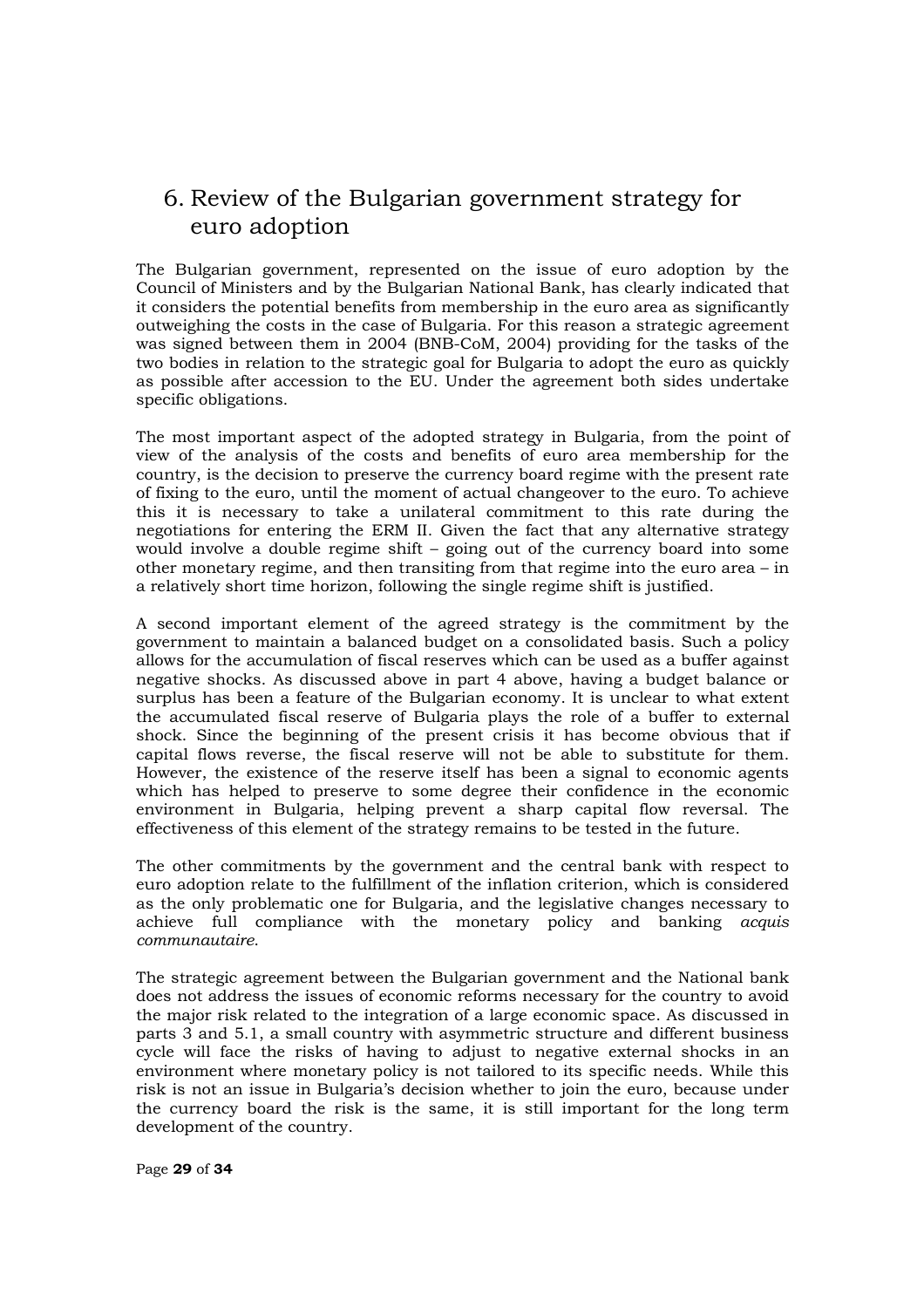Whether a country suffers negative consequences due to asymmetric shocks within a monetary union ultimately depends on the flexibility and adjustment capacity of its different markets. And this, in turn, depends on the policies pursued. Thus a major portion, if not all, of the potential for a small country in a large monetary union is conditional on government policies to be pursued in the future. These policies relate to the flexibility of labor and goods markets, to the smoothness of entry and exit procedures for firms, to the degree of competition in the domestic markets. The formulation of such policies is a crucial element in the ability of the Bulgarian economy to reap the full benefits from euro area membership while keeping the potential costs to a minimum. The Bulgarian government strategy with respect to the euro adoption, however, is silent on these policies.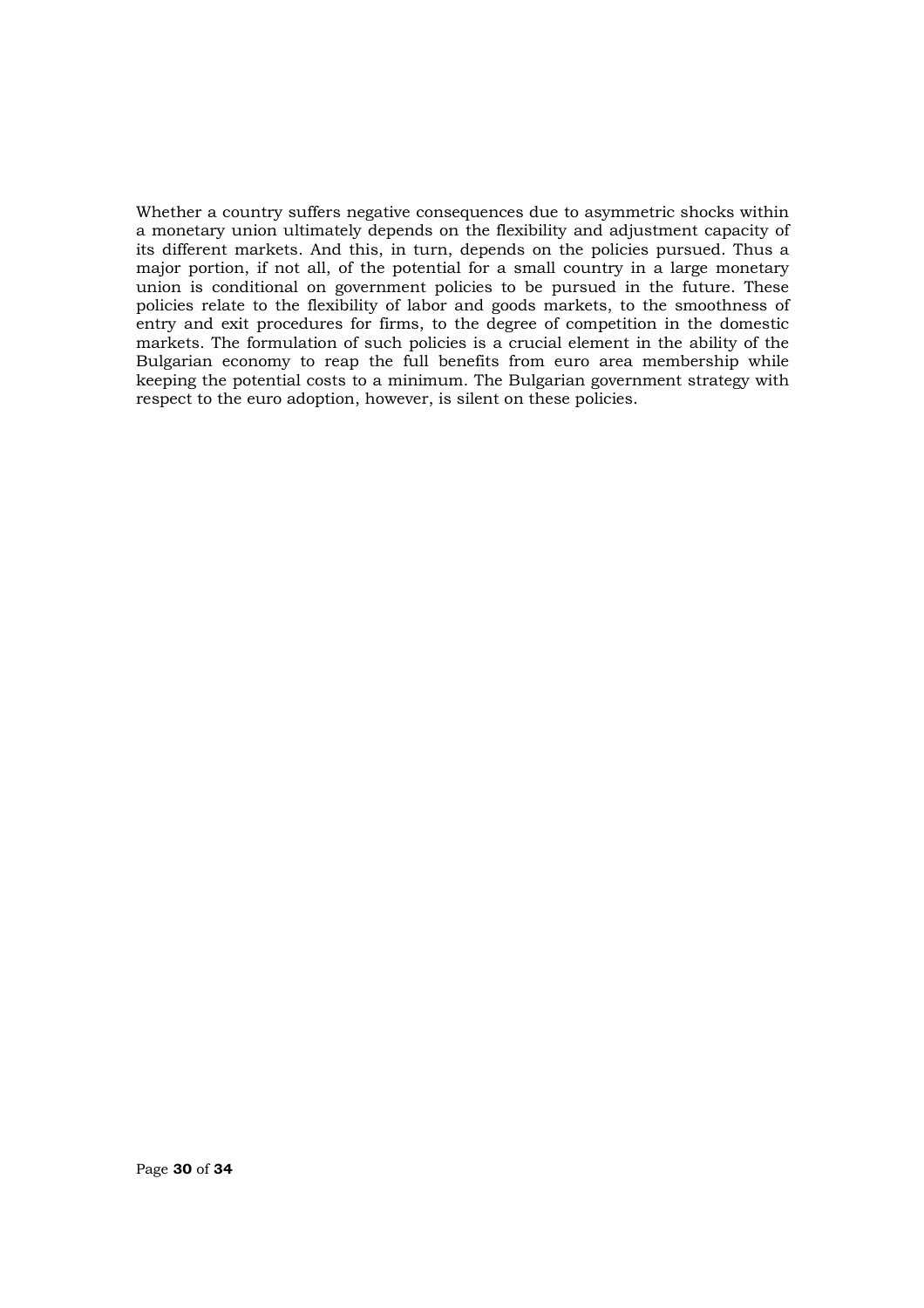## 7. Conclusion

This study has focused on the case of Bulgaria in an attempt to evaluate the potential costs and benefits of joining the euro area for the country. It has stepped on the existing literature, especially devoted to other new EU member states, to identify several groups of potential costs and benefits, and has applied them to the specific Bulgarian context to arrive at a general estimate.

The main conclusion is that the expected overall effect is strongly positive, especially for the case of Bulgaria. While it will benefit significantly through higher growth as a result of increased trade and capital flows, the country will not suffer from the most widely discussed risk – the disappearance of the ability to accommodate negative external shocks through domestic monetary policy – because it is already given up its domestic monetary policy through the currency board regime.

However, the more in-depth analysis of the case of Bulgaria suggests a broader conclusion. The cost of euro adoption caused by the loss of independent monetary policy does not seem to be a relevant issue not only for Bulgaria or other currency board countries, but for all East European EU members. This is due to the fact that these countries have an extremely limited capacity of monetary policy to affect domestic monetary conditions. This situation is a result of a combination of factors. First, EU membership means that countries are not isolated from pan-European goods, but more importantly capital and services (especially financial services) flows. Second, a very large proportion of the banking sectors in these countries is owned by other EU organizations, most often EU banks, which have access to financing in euro and can operate in euro. Third, the East European EU member states are very small compared to the euro area and to euro area banks, meaning that the flows originating from the euro area and its banks are large relative to the abilities of local monetary authorities to balance them. Fourth, competition among banks for market share, combined with their access to outside financing in euro, means local monetary policy instruments have a very limited capacity to influence their decisions.

East European EU member states are severely limited in their capacity to mitigate external shocks through domestic monetary policy due to their very status as EU members. Thus preserving a nominal independence of monetary policy for them is not a very potent alternative to euro adoption.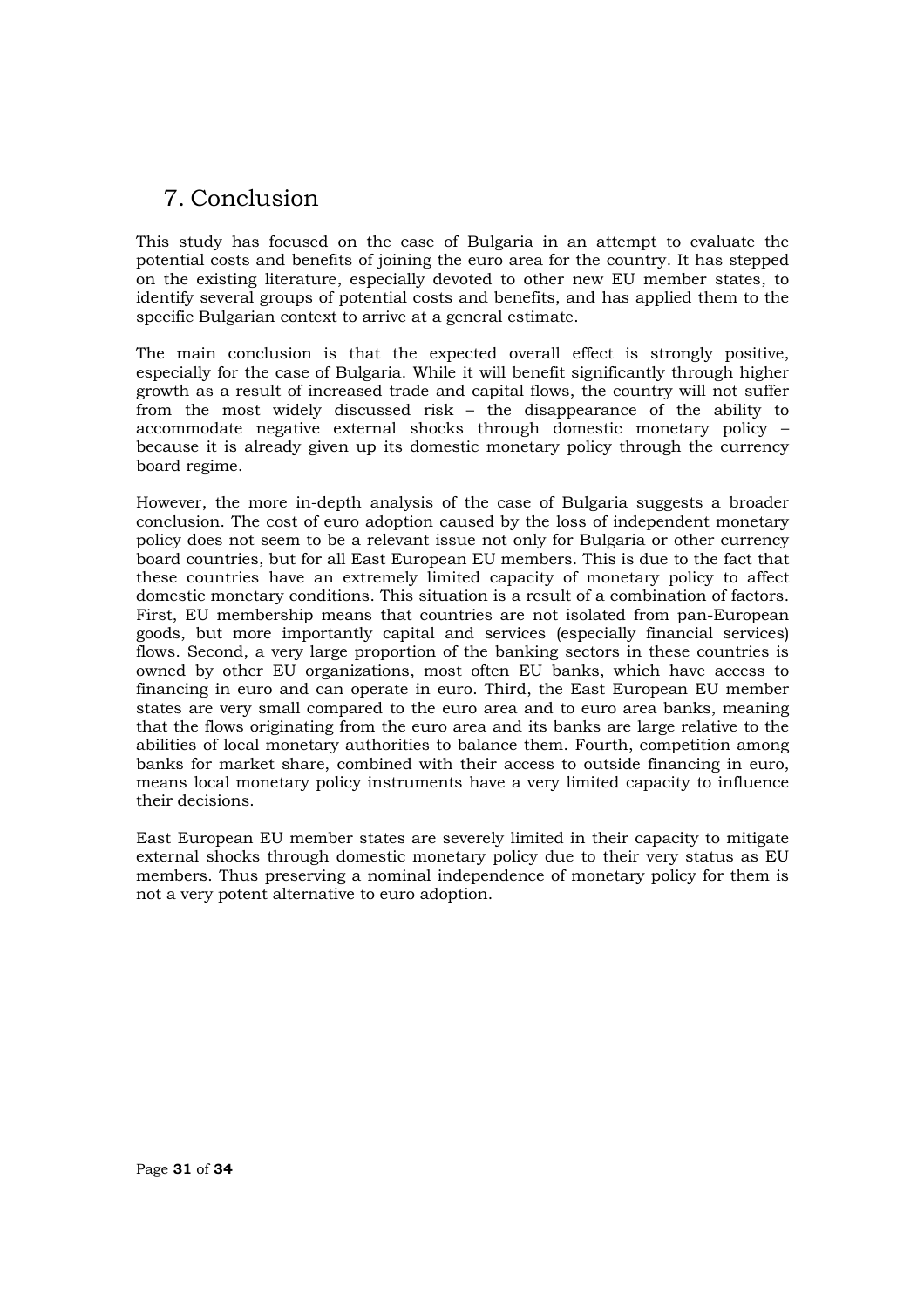### References

Baldwin, Richard, 2006, "In or out: Does it matter? An evidence-based analysis of the euro's trade effects", CEPR.

Baldwin, Richard, Virginia DiNino, Lionel Fontagné, Roberto A. De Santis and Daria Taglioni, 2008, "Study on the Impact of the Euro on Trade and Foreign Direct Investment", Economic Papers 321, European Commission Directorate-General for Economic and Financial Affairs.

Beechey, Meredith J., Benjamin K. Johannsen, and Andrew Levin, "Are long-run inflation expectations anchored more firmly in the euro area than in the United States?", CEPR Discussion Paper 6536, October 2007.

Bitāns, Mārtinš, and Egils Kaužēns, 2004, "Impact of the euro adoption on the economy of Latvia", Bank of Latvia Working Paper 2/2004.

BNB-CoM, 2004, "Agreement between the Council of Ministers and the Bulgarian National Bank on the introduction of the Euro in the Republic of Bulgaria", signed on 2004-11-25 in Sofia: http://www.bnb.bg/bnb/home.nsf/vPages/Release\_20041125/\$FILE/agreementfi nal1-EURO-MS-eng.pdf

Dzuida, Wioletta, and Giovanni Mastrobuoni, 2009, "The euro changeover and its effects on price transparency and inflation" , Journal of Money, Credit and Banking, vol. 41, issue 1, pp. 101-129.

ECB 2005, European Central Bank, Conference "What effects is EMU having on the euro area and its member countries?", 16-17 June, 2005, proceedings available at http://www.ecb.eu/events/conferences/html/emu.en.html

Ehrmann, Michael, 2006, "Rational inattention, inflation developments and perceptions after the euro cash changeover", European Central Bank Working Paper No. 588, February 2006.

Eichengreen, Barry, and Katharina Steiner, "Is Poland at risk of a boom-and-bust cycle in the run-up to euro adoption?", CEPR Discussion Paper 7027, October 2008.

Fagan, Gabriela, and Vitor Gaspar, 2007, "Adjusting to the euro", European Central Bank Working Paper No. 716, January 2007.

Fagan, Gabriela, and Vitor Gaspar, 2008, "Macroeconomic adjustment to monetary union", European Central Bank Working Paper No. 946, October 2008.

Frankel, J. and A. Rose (2002), "An Estimate of the Effect of Common Currencies on Trade and Income", Quarterly Journal of Economics, 117(5): 437-66.

Gocev, Petr, 2006, "Impacts of the adoption of the euro in the Czech republic", Discussion material for the IPE conference in Bratislava, November 11, 2006.

Page **32** of **34**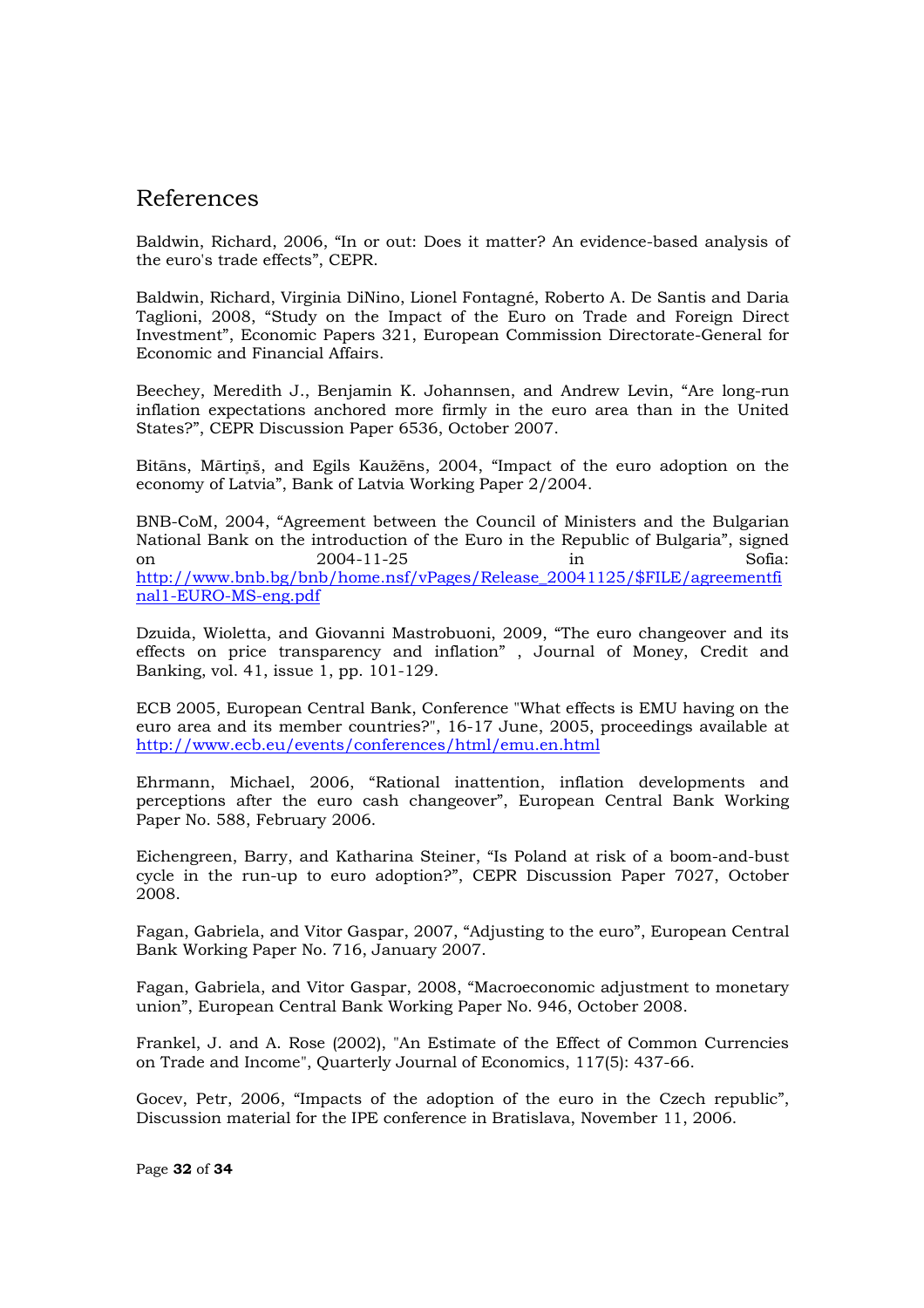Gros, Daniel, 2004, "Profiting from the Euro? Seigniorage Gains from Area Accession", Journal of Common Market Studies, Volume 42, Number 4, pp.795- 813.

Grubel, H. G., and Lloyd, P. J., 1975 "Intra-industry Trade: The Theory and Measurement of International Trade in Differentiated Products." London, McMillan Press.

Hüfner, Felix, and Isabell Koske, 2008, "The euro changeover in the Slovak republic: implications for inflation and interest rates", OECD Economics Department Working Paper No. 632, August 2008.

Mundell, R. (1961), "A Theory of Optimum Currency Areas", American Economic Review, 51(4): 657-65.

NBH 2002 "Adopting the euro in Hungary: expected costs, benefits and timing", edited by Attila Czhajbók and Ágnes Csermely, National Bank of Hungary Occasional Paper 24, 2002.

NBP 2004, "A report on the costs and benefits of Poland's adoption of the euro", National Bank of Poland, Jakub Borowski, ed., March 2004.

NBS 2006, "The effects of euro adoption on the Slovak Economy", National Bank of Slovakia Research Department Report, Martin Šuster, ed., March 2006.

Ottaviano, Gianmarco, Daria Taglioni and Filippo Di Mauro (2009), "The Euro and the Competitiveness of European Firms". Economic Policy. January 2009, 57 pp. 5- 53.

Rose, A. (2000), "One Money, One Market: Estimating the Effect of Common Currencies on Trade", Economic Policy, 15(30): 7-46.

Rose, A. and T. Stanley (2005), "A Meta-Analysis of the Effect of Common **Currencies** on International Trade", Journal of Economic Surveys, 19(3): 347-65.

Rybiński, Krzysztof, 2007, "The euro adoption – assessing benefits and costs", Address at the panel discussion of the American Chamber of Commerce, January 17, 2007.

Schadler, Susan, ed., 2005, "Euro adoption in Central and Eastern Europe: opportunities and challenges", International Monetary Fund,

Šuster, Martin, 2006, "The effects of euro adoption on the Slovak economy", BIATEC, Volume XIV, 6/2006, pp. 2-6.

Tzanov, Vassil, 2007, "Assessments of the Flexibility of the Labour Market in Bulgaria," Economic Thought journal, Bulgarian Academy of Sciences - Institute of Economics, issue 3, pages 3-23.